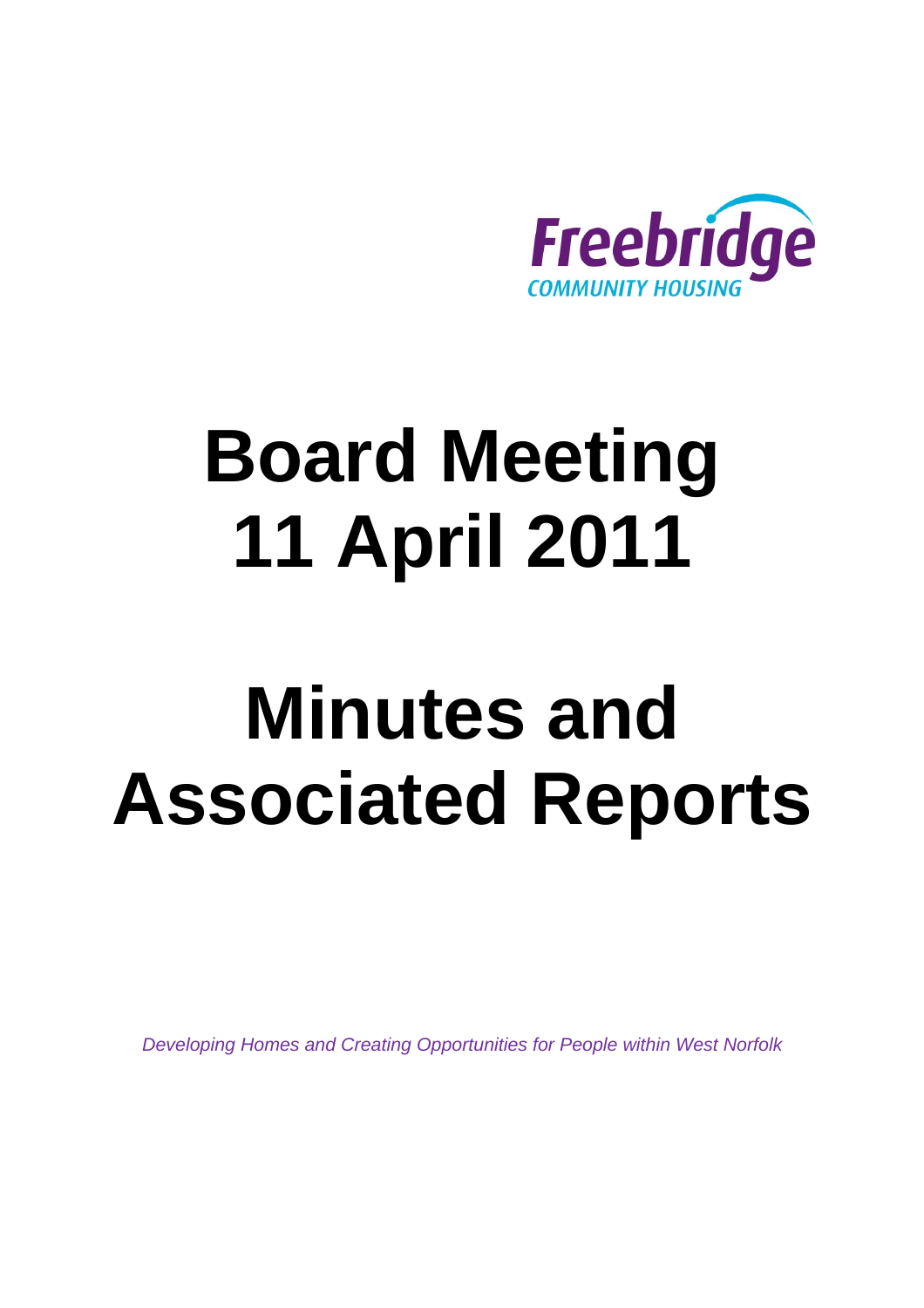#### **FREEBRIDGE COMMUNITY HOUSING (FCH) BOARD**

#### **Minutes of a Meeting of the Board held on Monday 11 April 2011 at 6.30pm in the Conference Room, Juniper House, Austin Street, King's Lynn**

#### **PRESENT:**

Ray Johnson (Chairman) Matthew Brown Sylvia Calver Nigel Donohue Irene Gammon Bill Guyan Michael Jervis Paul Leader Colin Sampson

#### **IN ATTENDANCE:**

| <b>Tony Hall</b>     | $\sim$ 100 $\mu$ | <b>Chief Executive</b>                 |
|----------------------|------------------|----------------------------------------|
| Sean Kent            | $\overline{a}$   | Executive Director (Resources)         |
| <b>Abigail Ellis</b> | $\blacksquare$   | <b>Executive Director (Operations)</b> |
| Angus MacQueen -     |                  | <b>Company Secretary</b>               |

#### **53/11 APOLOGIES**

Apologies for absence were received from Lesley Bambridge and Geoffrey Hipperson.

#### **54/11 MINUTES**

The minutes of the ordinary meeting held on 7 March 2011 and of the special joint meeting with the Resources and Risk Committee held on 28 March 2011 were confirmed as correct records and signed by the Chairman.

#### **55/11 MATTERS ARISING**

#### **(a) Review of The Size of The Board (Minute Number 29/11)**

The Chief Executive reminded the Board that it had requested that consultation with the Council on the proposal to reduce the size of the Board to 12 members be delayed until after the local elections on 5 May 2011. However, the Council had asked to receive the consultation as soon as possible, so that they could start considering it, although they would not make a formal response until after the new administration was in place. The consultation was, therefore, about to be sent.

#### **(b) Cabinet Office (Minute Number 30/11)**

In answer to a question, the Chief Executive advised that contact with the Cabinet Office was ongoing. The Cabinet Office would be putting a proposal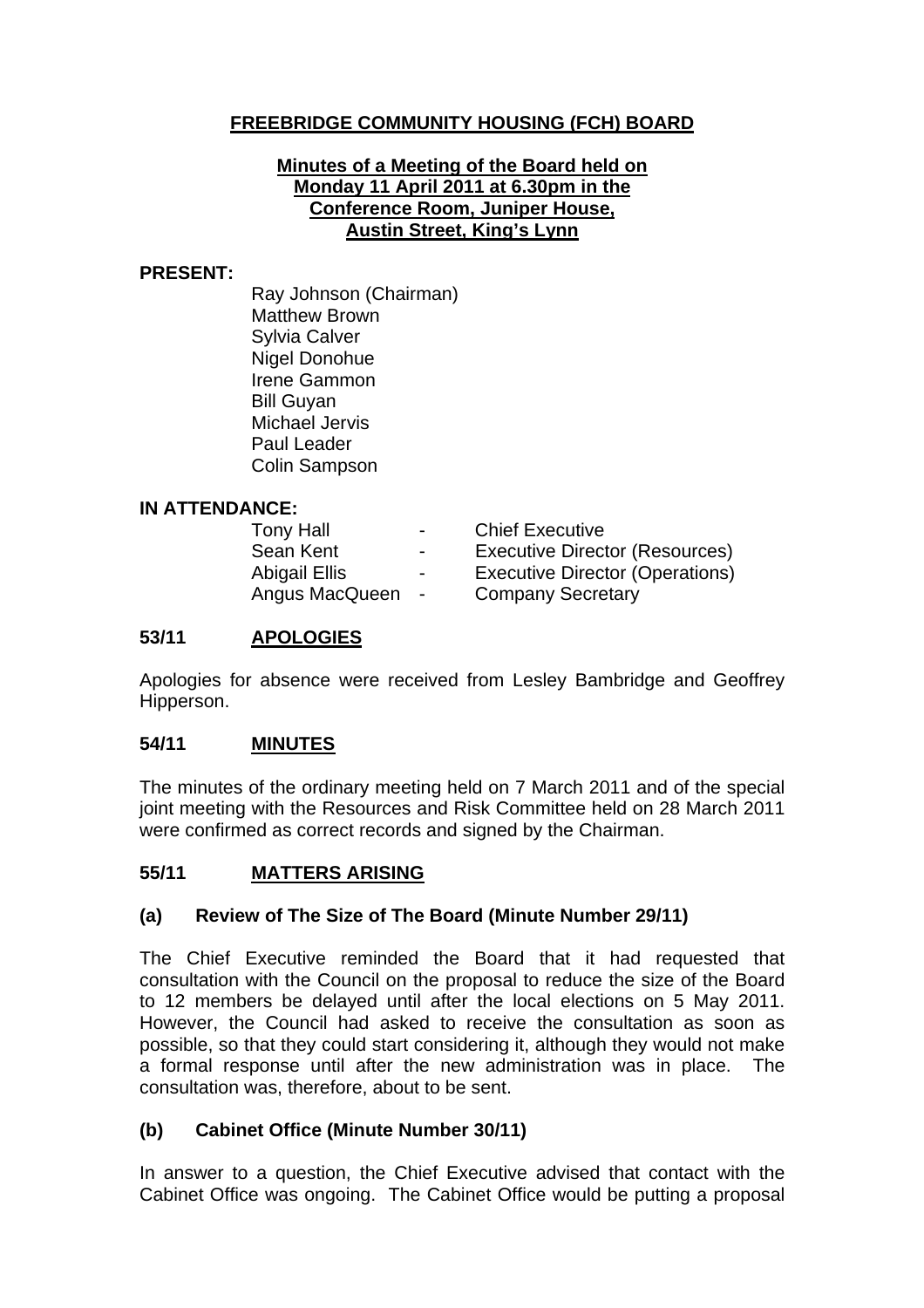relating to an energy efficiency project on Freebridge's behalf to a national funding panel. The Cabinet Office had suggested that the total number of properties required for the trial may need to be increased to 1,600. In view of the type of properties required, it might be necessary for Freebridge to make a joint bid with other local providers.

### **56/11 DECLARATIONS OF INTEREST**

Paul Leader declared an interest in the item at minute number 62/11 – Board Recruitment – as he was recommended for reappointment to the Board. The Board was content that he should remain in the room during the item, but he did not vote.

Colin Sampson declared an interest in the item at minute number 62/11 – Board Recruitment – as a friend of his was recommended for appointment to the Board. The Board was content that he should remain in the room during the item, but he did not vote.

Nigel Donohue and Colin Sampson declared interests in the item at minute number 63/11 – Issues Arising from Board Member Declarations of Interest 2010 – as the item related to declarations that they had made. The Board was content that they should remain in the room during the item, but they did not vote.

Tony Hall declared an interest in the item at minute number 65/11 – Support Services to King's Lynn Arts Centre – as he was about to become a trustee of the Arts Centre. The Board was content that he should remain in the room during the item.

#### **57/11 CHAIRMAN'S UPDATE**

The Chairman tabled and presented a list of his activities as Chairman since the last meeting.

The Chairman highlighted a meeting of a National Housing Federation planning discussion group that he had attended in March 2011 which had considered a number of current issues. Freebridge had been among only about four or five providers to be represented at the meeting.

#### **58/11 CHIEF EXECUTIVE'S UPDATE**

#### **(a) Potential Development Partners**

The Chief Executive said that Freebridge was continuing discussions regarding the management of new-build properties on behalf of potential development partners.

#### **(b) Tenant Awards**

The Chief Executive stated that the Tenant Awards event, held on 1 April 2011, had been very successful. It had been attended by around 120 people.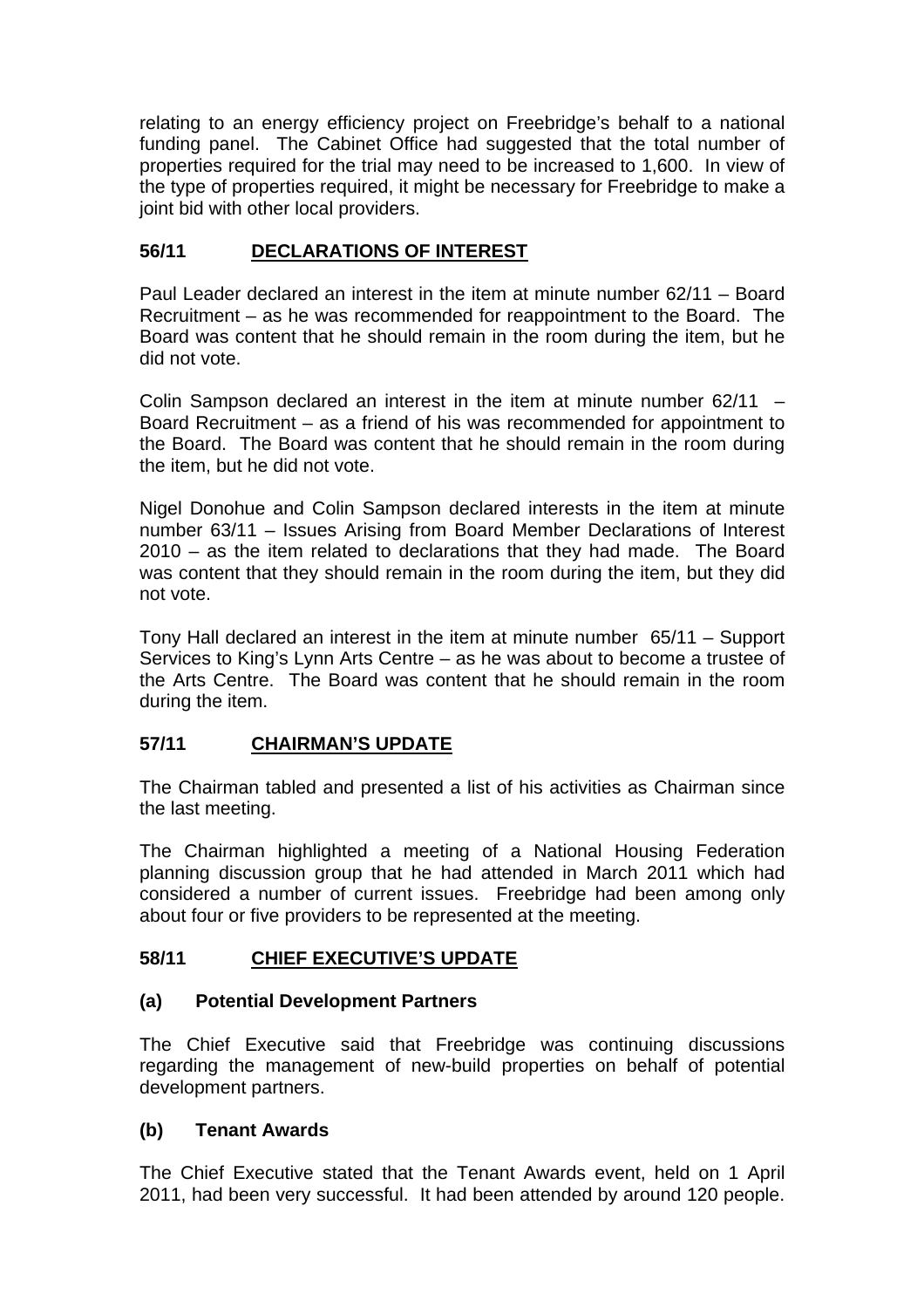A customer care award for staff had been introduced this year, and had been a very positive development.

### **(c) Australian Housing Association**

The Chief Executive reported that Freebridge would be receiving a visit, in June 2011, from representatives of an Australian housing association who were particularly interested in hearing about experiences of stock transfer and regulation.

#### **(d) RoSPA Gold Award**

The Chief Executive advised that Freebridge had received a Gold Award from the Royal Society for the Prevention of Accidents. The Board acknowledged the progress that Freebridge had made in relation to health and safety.

#### **59/11 BUSINESS PLAN 2011-2014 [\(click here to go to report\)](#page-10-0)**

The Chief Executive presented a report which sought the Board's approval for the Business Plan 2011-2014.

The Chief Executive highlighted that performance measures had not yet been inserted under the objectives. This would be done shortly, and could be informed by the tenant survey that had recently been undertaken.

The Chief Executive advised that a glossy version of the Business Plan, with some narrative, would be produced for stakeholders.

It was noted that the Business Plan would be cascaded to staff through the setting of targets.

#### **RESOLVED:**

- 1) That the Business Plan 2011-2014 be approved, as presented.
- 2) That the performance measures to be inserted under each objective be approved at the special Board meeting to be held on 26 April 2011 (see minute number 64/11 below).

#### **60/11 FREEBRIDGE APPROACH TO SECTION 122 OF THE [HOUSING AND REGENERATION ACT 2008 \(click here to go](#page-17-0) to report)**

The Company Secretary presented a report which suggested a policy to establish Freebridge's approach to Section 122 of the Housing and Regeneration Act 2008.

The Board acknowledged that there was a slight risk that the regulator could require Freebridge to recover gifts/payments made in breach of Section 122. However, the Board was of the view that operating to the letter of the Section would seriously compromise Freebridge's tenant involvement principles and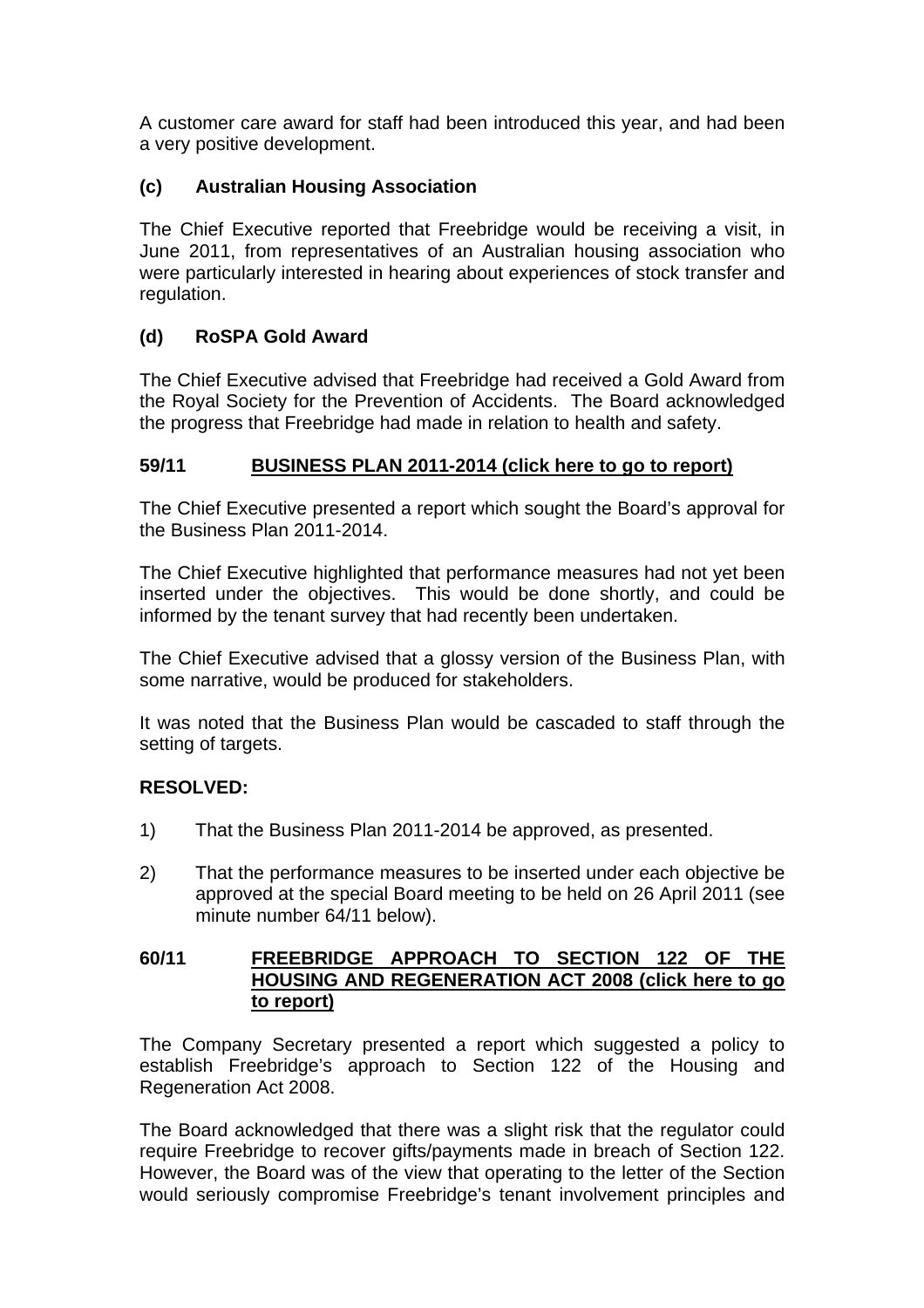unfairly penalise Freebridge shareholders. The suggested policy took a pragmatic approach to the issue, allowing for gifts/payments to be made in certain circumstances, but not permitting improper benefit through shareholding with Freebridge.

It was highlighted that the suggested policy went further than National Housing Federation (NHF) guidance, in that it permitted the giving of retirement gifts to former Board members. The NHF had advised that such gifts should be paid for through a collection among Board members, but officers had felt that this would be inappropriate given that Freebridge Board members were volunteers.

#### **RESOLVED:**

- 1) That the Freebridge Approach to Section 122 of the Housing and Regeneration Act 2008 Policy be approved, as presented.
- 2) That a minor rewording of the Board Member Agreement, to reflect the existence of the Policy, be approved.

#### **61/11 [COMMITTEE RECOMMENDATIONS \(click here to go to](#page-23-0) report)**

The Board considered the recommendations of the Operations Committee meeting held on 2 February 2011.

(There were no recommendations from the special meeting of the Resources and Risk Committee scheduled for 11 April 2011, as this meeting had been cancelled.)

#### **RESOLVED:**

- 1) That the Leasehold Management Policy be approved, as presented to the Operations Committee.
- 2) That the Asset Management Policy be approved, as presented to the Operations Committee.
- 3) That the Home Ownership Through Right to Buy/Right to Acquire Policy be approved, as presented to the Operations Committee but with an amendment to include a statement that all requests for waiver of repayment of discount under the Right to Buy would be referred to the Borough Council.
- 4) That the Leasehold Management Policy and the Home Ownership Through Right to Buy/Right to Acquire Policy be reviewed after three years (rather than the usual two years) unless there is an earlier requirement to review owing to a change in legislation or the outcome of a service review.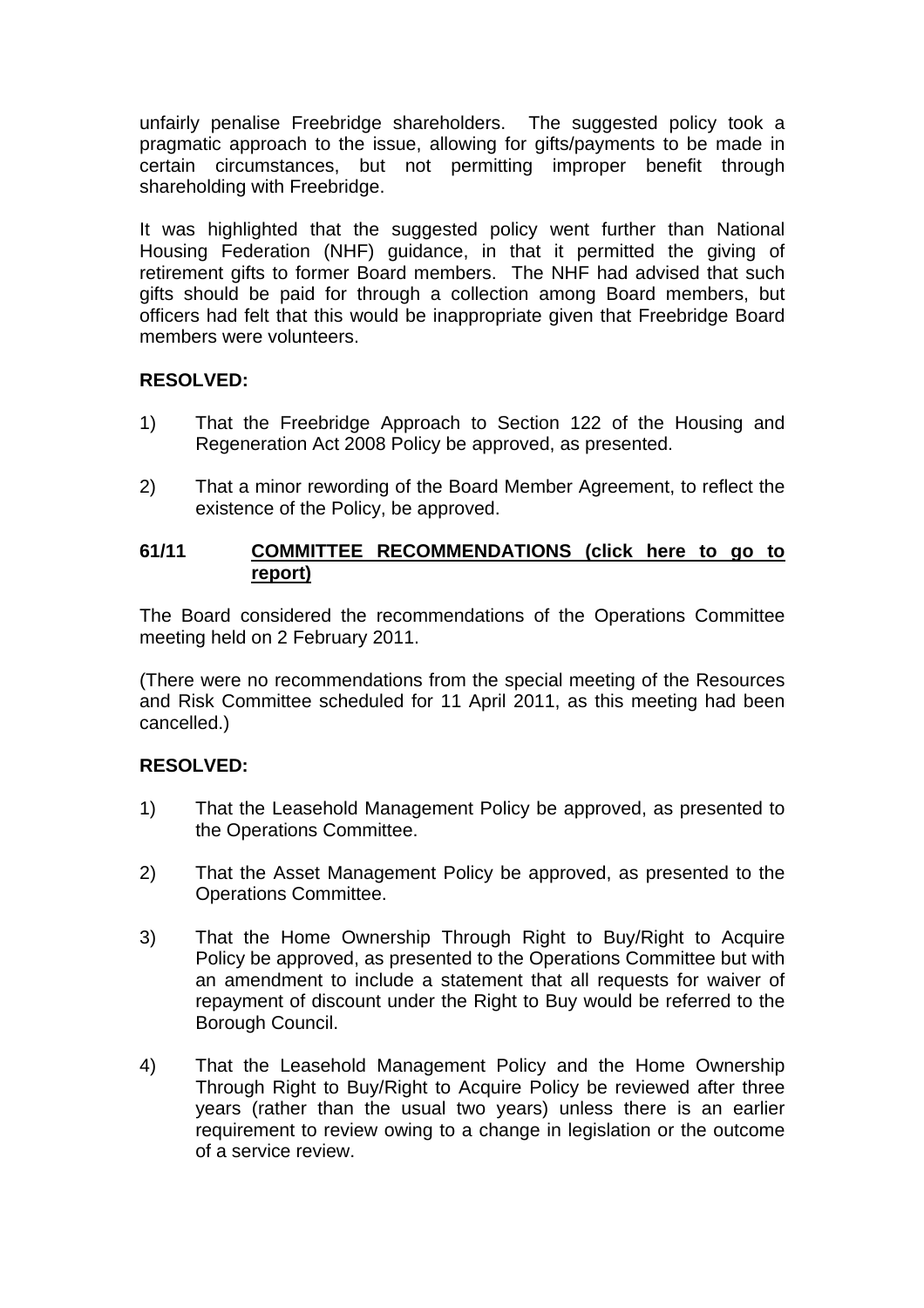#### **62/11 BOARD RECRUITMENT [\(click here to go to report\)](#page-25-0)**

The Company Secretary presented a report which advised of the outcomes of the recent processes for the recruitment of tenant board members and independent board members.

The Company Secretary highlighted that there remained a vacancy for a tenant board member. He and the Chief Executive would be making personal approaches to some tenants who had been recommended by Housing Management as having the potential to become board members. The Recruitment Panel had recommended that Paul Leader by reappointed to the Board as a tenant board member. This should be until the AGM in September 2014, in view of the Freebridge policy that Board members should serve no longer than nine years. Paul Leader's nine years would come to an end in May 2014, but it was felt expedient to conclude his membership at the AGM that year.

Matthew Brown, who had chaired the Recruitment Panel, gave a summary of the process undertaken to recruit independent board members. He commented on the strength of applications, and was confident that the two individuals selected would make a very positive impact on the Board. The Recruitment Panel had been of the view that all three of the candidates who had been unsuccessful following interview would have made good board members, and he would be encouraging each of them to apply for future opportunities.

The Board noted that, although equality and diversity implications had been taken into consideration by the Recruitment Panel, the overriding importance of appointing the candidates with the best skills and experience had resulted in there being no improvement in the diversity of the Board. One of the candidates who had been unsuccessful following interview had not been chosen because of her lack of experience, but would have improved the Board's diversity in terms of age and gender. The Board, therefore, asked that opportunities be explored with this candidate to help her develop her experience, possibly through co-option onto a committee and/or invitations to Board training events. In this way, she would be in a stronger position should she wish to apply for board membership, either with Freebridge or other similar organisations, in the future.

The Chairman thanked Matthew Brown for his hard work as Chairman of the Recruitment Panel.

#### **RESOLVED:**

- 1) That Paul Leader be reappointed as a tenant board member until the 2014 AGM.
- 2) That Ian Pinches be appointed to the Board with immediate effect, and the 2011 AGM be recommended that he be reappointed to the Board until the 2014 AGM.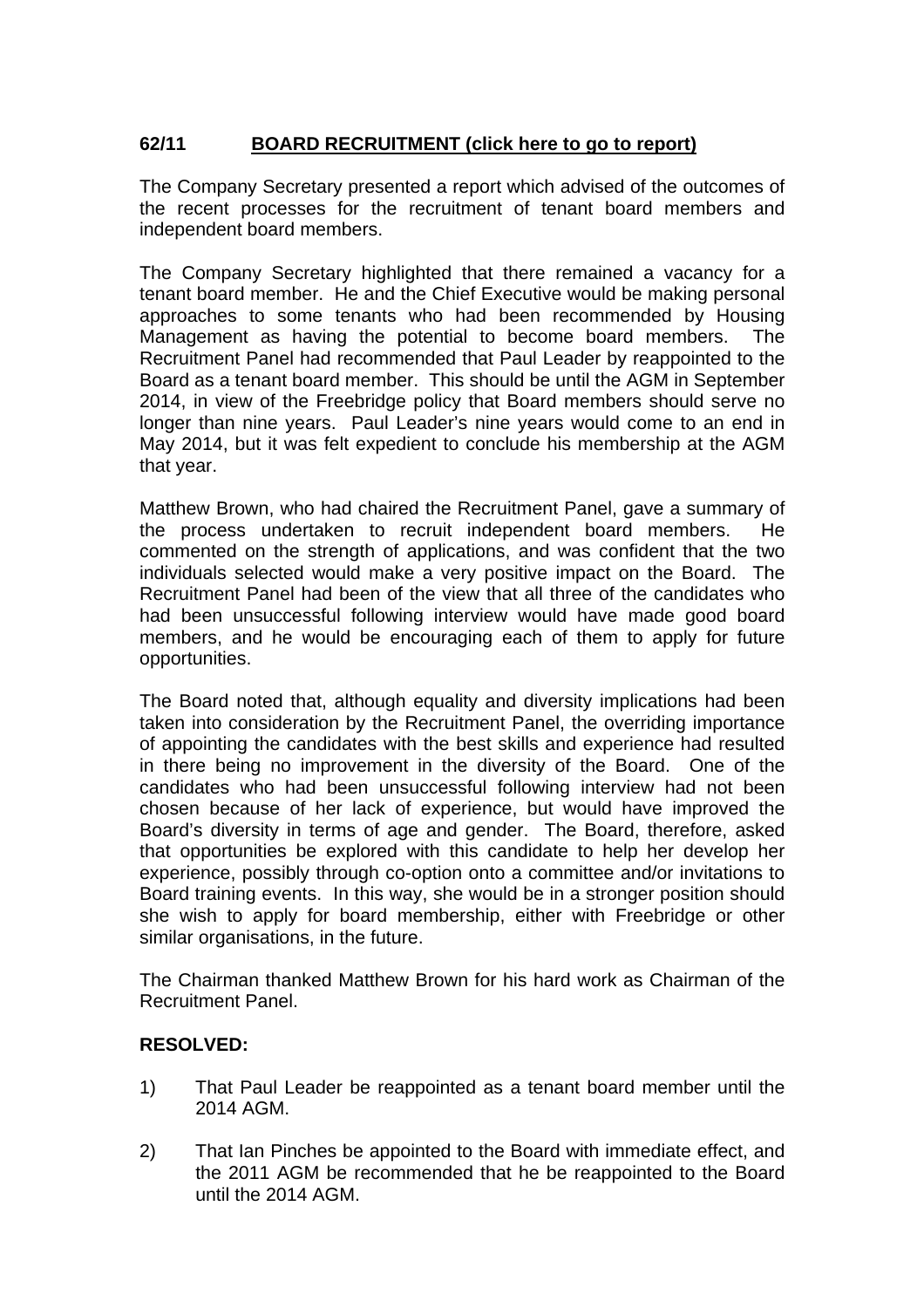3) That the 2011 AGM be recommended that Steve Clark be appointed to the Board until the 2014 AGM.

#### **63/11 ISSUES ARISING FROM BOARD MEMBER DECLARATIONS OF INTEREST 2010** (report not available – confidential)

The Company Secretary presented a report which sought to establish the Board's position in relation to current suppliers in which board member declarations of interest had been made.

#### **RESOLVED:**

- 1) That permission be given for Freebridge to continue using UK Power Networks as a supplier.
- 2) That permission be given for Freebridge to continue using Travis Perkins as a supplier.
- 3) That permission be given for Freebridge to continue using Jewson's as a supplier, subject to restrictions imposed as a result of a staff declaration under the old Schedule 1 regime.

#### **64/11 "FAIRER FUTURES"**

The Chief Executive explained that it would be necessary to hold a special meeting of the Board in order to consider the policy implications to Freebridge of the Government's "Fairer Futures" proposals. The meeting would also need to consider updates to the Financial Plan, largely resulting from the proposals. It had been hoped that these items could have been considered at this meeting, but this had not been possible, as the necessary information had not been available in time.

**RESOLVED:** That a special meeting of the Board be held on Tuesday 26 April 2011, to consider the items set out above.

#### **65/11 SUPPORT SERVICES TO KING'S LYNN ARTS CENTRE [\(click here to go to report\)](#page-28-0)**

The Executive Director (Resources) presented a report which described a proposal for Freebridge to provide King's Lynn Arts Centre with support services, in return for tenant and staff engagement activities to the same value.

The Executive Director (Resources) highlighted that the Chief Executive had a potential conflict of interest, in that he was about to become a trustee of the Arts Centre. However, this should not cause a problem, provided that the situation was carefully managed. He, rather than the Chief Executive, would take the lead on the negotiations with the Arts Centre. The Chief Executive confirmed that he would not be involved with the negotiations from the Arts Centre side.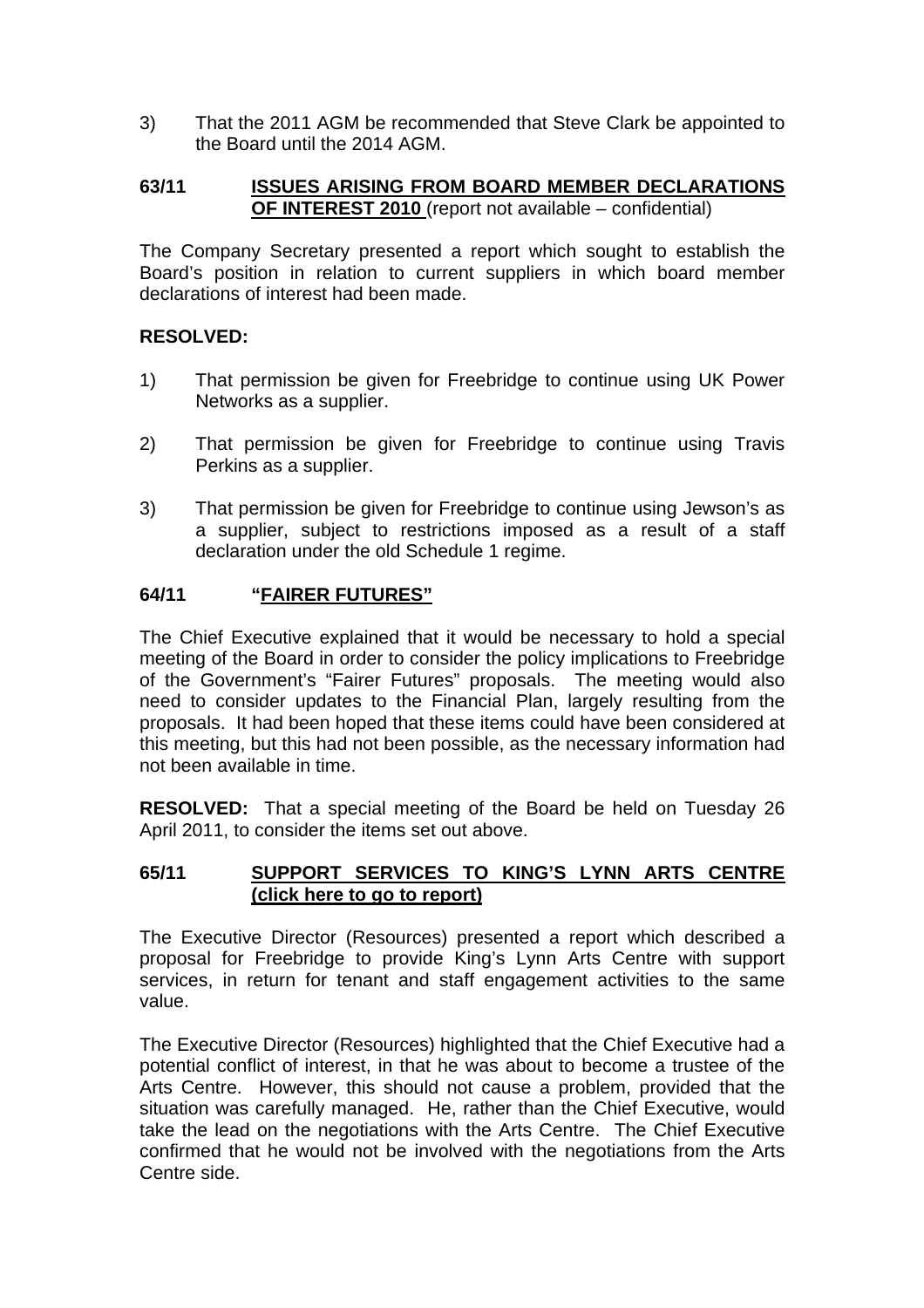The Board expressed its support for the Chief Executive taking on the role of trustee of the Arts Centre. This would be good for the Chief Executive's personal development, and would therefore benefit Freebridge; it would also be an ideal networking opportunity. The Board was also pleased that Freebridge could support such an important organisation in the community; however, it was stressed that there must be resulting benefits for Freebridge's tenants. The Executive Director (Resources) said that ongoing discussions were being held with the Arts Centre as to potential outcomes for Freebridge tenants.

The Board felt it important that the operation of the agreement was monitored by the Resources and Risk Committee.

#### **RESOLVED:**

- 1) That the proposal for Freebridge to enter into a Service Level Agreement with the Arts Centre Trust, to provide support services in return for tenant and staff engagement activities to the same value, be approved.
- 2) That authority be delegated to the Executive Director (Resources) in consultation with the Chairman to sign the Service Level Agreement with the Arts Centre Trust.
- 3) That regular monitoring reports on the operation of the Service Level Agreement be presented to the Resources and Risk Committee.

#### **66/11 APPOINTMENT OF SHAREHOLDERS** (report not available – confidential)

The Company Secretary presented a report which requested the Board to consider applications for tenant shareholding.

**RESOLVED:** That the eight applications for tenant shareholding contained in the list at Appendix 1 to the report be approved.

#### **67/11 REGULATORY JUDGEMENT [\(click here to go to report\)](#page-30-0)**

The Company Secretary presented a report which set out the Tenant Services Authority's Revised Regulatory Judgement on Freebridge.

The Board was pleased with the Judgement, which was generally very positive. There had been some negative press in "Inside Housing", but this had been very unfair. A positive article had, on the other hand, appeared in the "Lynn News".

The Board asked that its thanks be passed on to all staff involved in pulling together the pack of information that had been given to the Tenant Services Authority to assist it in its assessment of Freebridge. The Board also asked that its thanks be recorded to the Chairman, Nigel Donohue and the Chief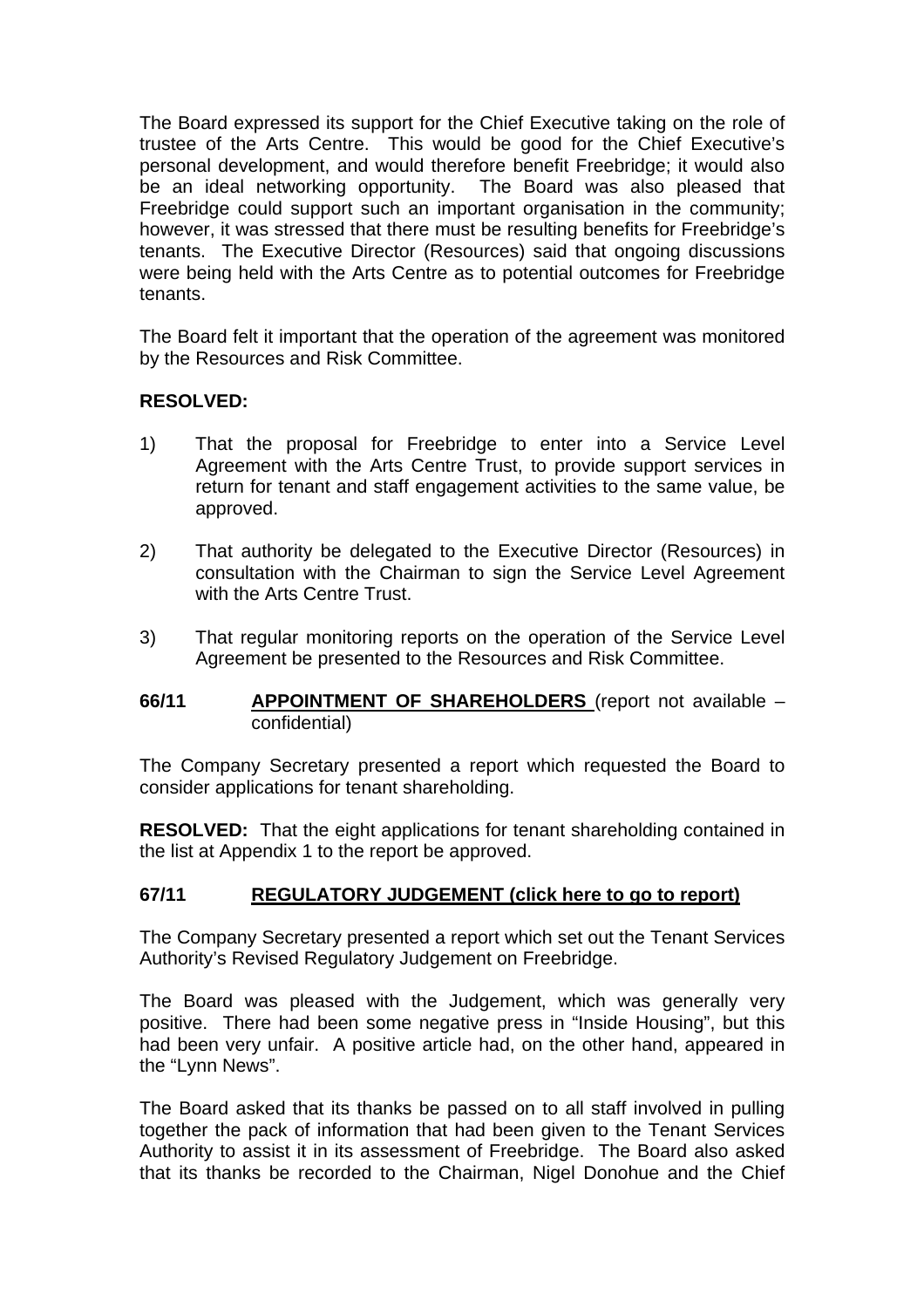Executive, who were all interviewed by the Tenant Services Authority as part of the assessment.

The Board noted the report.

#### **68/11 2 CHAPEL LANE, KING'S LYNN** (report not available – confidential)

The Chief Executive presented a report which set out proposals for the site at 2 Chapel Lane, King's Lynn, which had been recently acquired by Freebridge.

The Board had received a briefing on the proposals at an event in the previous week.

#### **RESOLVED:**

- 1) That, subject to the granting of planning permission, the proposal to convert the barn at 2 Chapel Lane, King's Lynn into a shared resource centre be approved.
- 2) That the capital cost be covered from the development fund for the purposes of land banking.
- 3) That the Tenants of West Norfolk Group be approached to fund £16,000 for audio-visual equipment, furniture, carpeting and storage.
- 4) That the planning application for four town houses on the site and conversion of the barn to provide the shared resource centre be progressed, in parallel with Freebridge's preparations for the new Homes and Communities Agency grant framework.

#### **69/11 WORK UPDATE** (report not available – confidential)

The Company Secretary presented the work update, which included the following:

- Action Sheet
- Future Work Programme of the Board.

The Board noted the update.

#### **70/11 COMMITTEE MINUTES** (committee minutes not available – confidential)

Paul Leader, Chairman of the Audit Committee, presented the minutes of the Committee's special meeting held on 14 March 2011. The meeting had been held to award the Internal Audit contract, which had been due for renewal. The appointment process had been robust and challenging. It had been decided to award the contract to the existing Internal Auditors, PricewaterhouseCoopers (PwC). During the interview with PwC, it had become clear that they undertook work in the community for some of their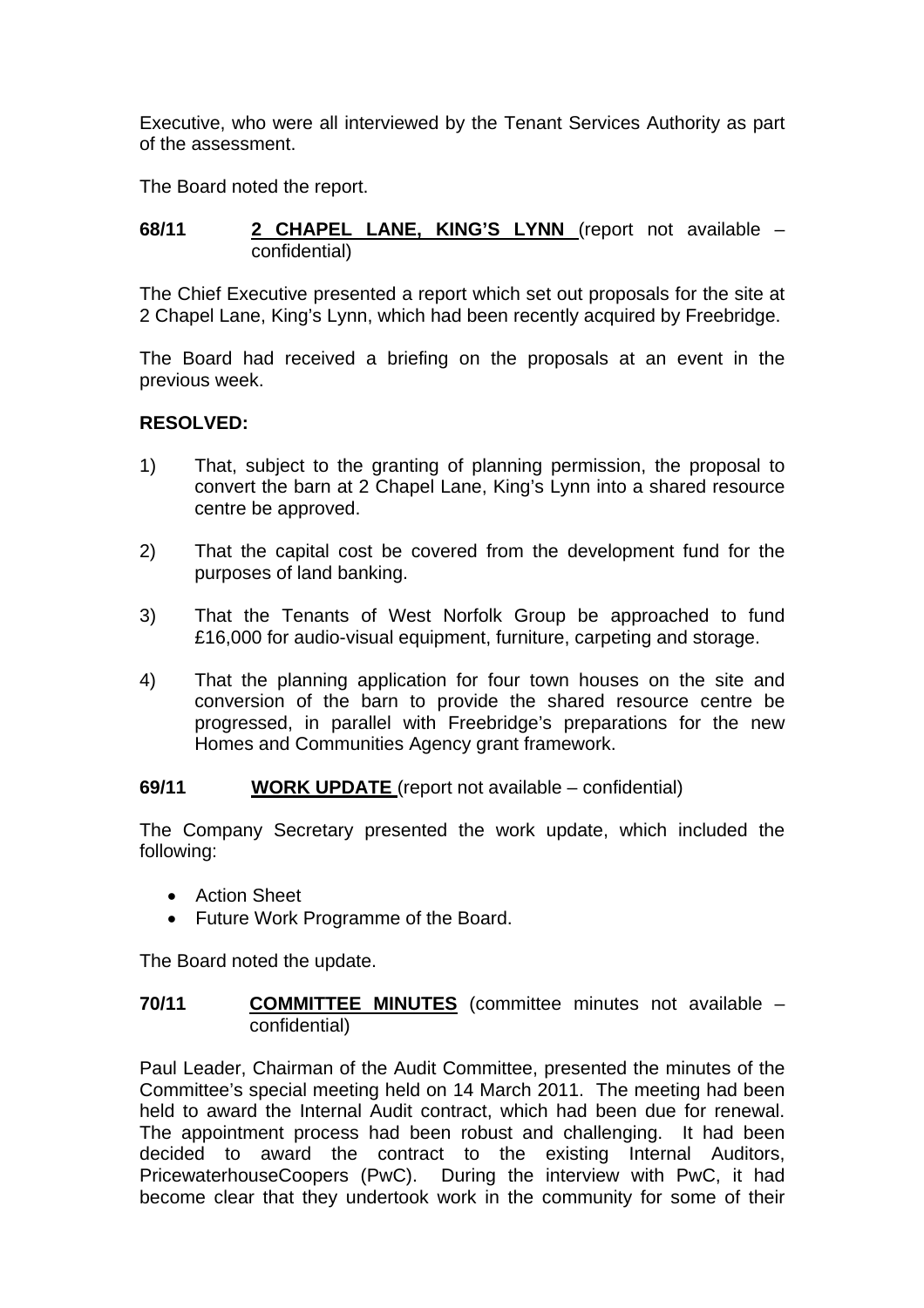other clients; possible Freebridge community projects that PwC could be involved with were now being investigated. Furthermore, the Executive Director (Resources) had managed to negotiate a cost reduction on PwC's initial fees proposal.

The Executive Director (Resources) said that he had spoken with PwC since the award of the contract and had explored areas of possible enhancement to their service to Freebridge. He had received very positive comments from PwC, both about the appointment process and, more generally, about Freebridge as an organisation to work with.

### **71/11 ANY OTHER BUSINESS**

### **(a) Voids**

A member expressed concern at the length of time that some long-term voids had been empty. In response, officers explained that voids were monitored very closely, and Freebridge's performance on voids had improved significantly over the past couple of years. It was now one of the best performers on voids when compared to similar organisations. There were reasons behind why certain voids had been empty for a considerable length of time; the situations in these cases were carefully managed and were accounted for within the budget. Proposals regarding these properties would be included in the Asset Management Strategy, which was being prepared for consideration later this year.

The Board requested that information on current long-term voids be provided to the Operations Committee. It also congratulated the officers on the significant improvement that had been made in voids performance.

#### **(b) "KL" Magazine**

The Chairman advised that he had been approached by "KL" magazine, with a view to them publishing a feature on him. The Board was pleased that this approach had been made and was content for the Chairman to proceed with the feature. Members felt that this was a good opportunity to further improve the profile of Freebridge within the local area.

#### **72/11 NEXT MEETING**

The Board noted that its next ordinary meeting was scheduled for Monday 23 May 2011 at 6.30pm, and that a special meeting was scheduled for Tuesday 26 April 2011 at 6.30pm.

**The meeting closed at 7.50pm.**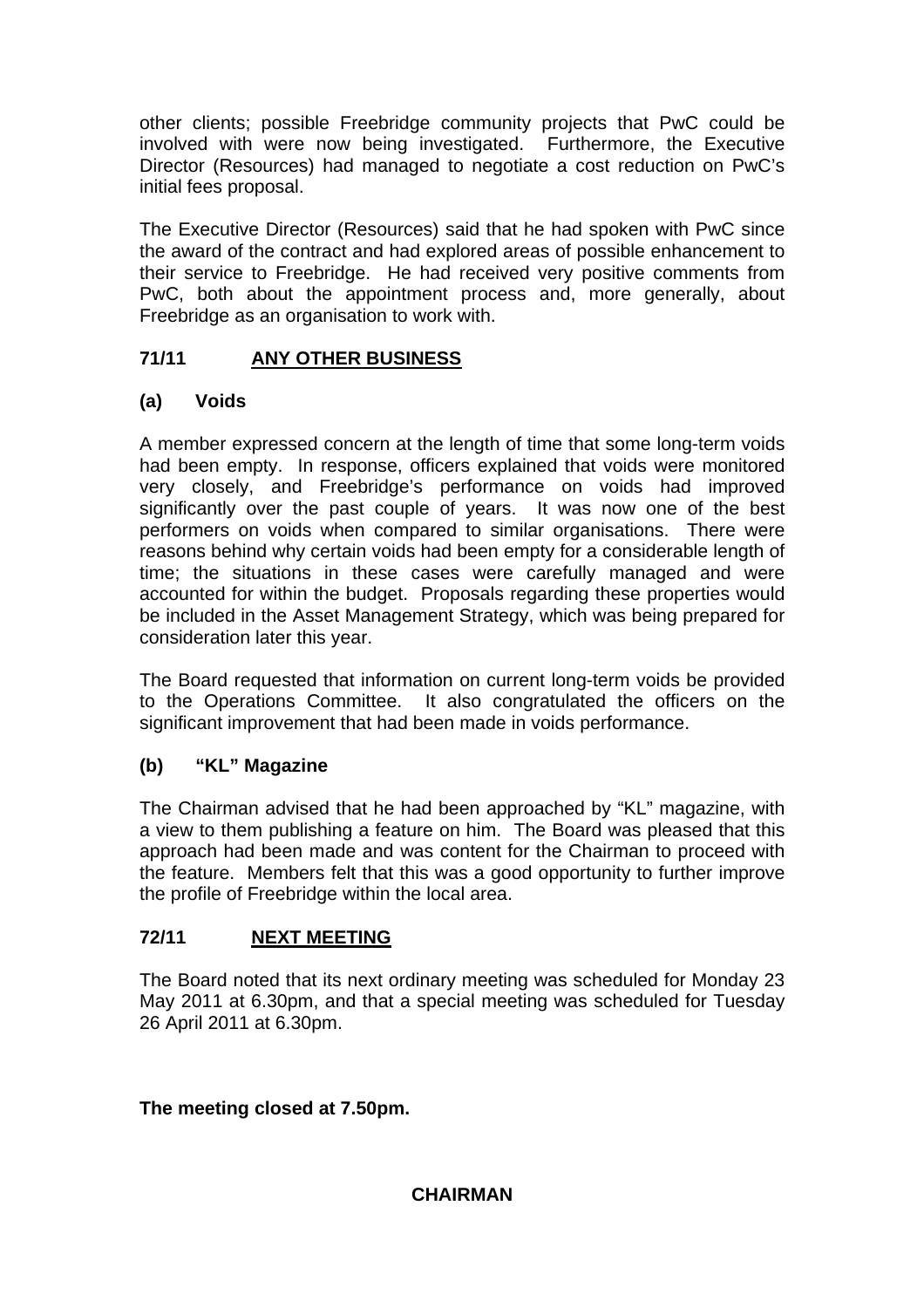## <span id="page-10-0"></span>**Freebridge Community Housing The Report to the Board**

| <b>Author</b>                                         |  | <b>Tony Hall</b> | <b>Report Type</b>     |  | Impact |               |     |
|-------------------------------------------------------|--|------------------|------------------------|--|--------|---------------|-----|
| <b>Related Work Ref.</b>                              |  |                  | <b>For Decision</b>    |  | High   | <b>Medium</b> | Low |
| <b>Financial Plan</b>                                 |  |                  | <b>For Information</b> |  |        |               |     |
| Management Team, Chairs' Group<br><b>Consultation</b> |  |                  |                        |  |        |               |     |

## Meeting Date: 11<sup>th</sup> April 2011

#### **Report Title: Business Plan 2011 - 2014**

**Purpose:** To seek the Board's approval of the 2011 - 2014 Business Plan, including a revised set of corporate objectives and supporting vision statements.

#### **Policy/Strategy Implications:**

No new policies as a result of this report, however; some new policies will emerge from the activities within the plan.

#### **Finance and VFM Implications:**

The Financial Plan and budget have been developed alongside the Business Plan. Value for money and cost reduction form components of the plan.

#### **Customer Care/Equality and Diversity Implications:**

Increasing satisfaction is a key objective within the revised plan.

#### **Risk Assessment (cross-reference with FCH Risk Map):**

1.2 Governance Framework. Board direction not implemented.

Impact Critical, Likelihood Low

Extensive Board member involvement in developing and monitoring the Plan reduces risk.

**Recommendations:** It is recommended that the Board

(i) Approve the 2011 - 2014 Business Plan

#### **1 Background**

- 1.1 To-date the Board have been working to a six year plan that commenced at the point of transfer and was developed in order to deliver the tenant promises by 2012.
- 1.2 One of the outcomes of the Board Away Day in October was that the Board should spend some more time considering the development of a new five year plan. Work commenced on the business planning process and it became clear that as a result of significant changes to national housing policy a three-year transitional plan would be more appropriate.
- 1.3 Key Board member input into the plan has been: the joint Board member training days, the Stakeholder business planning day, and the interactive voting exercise.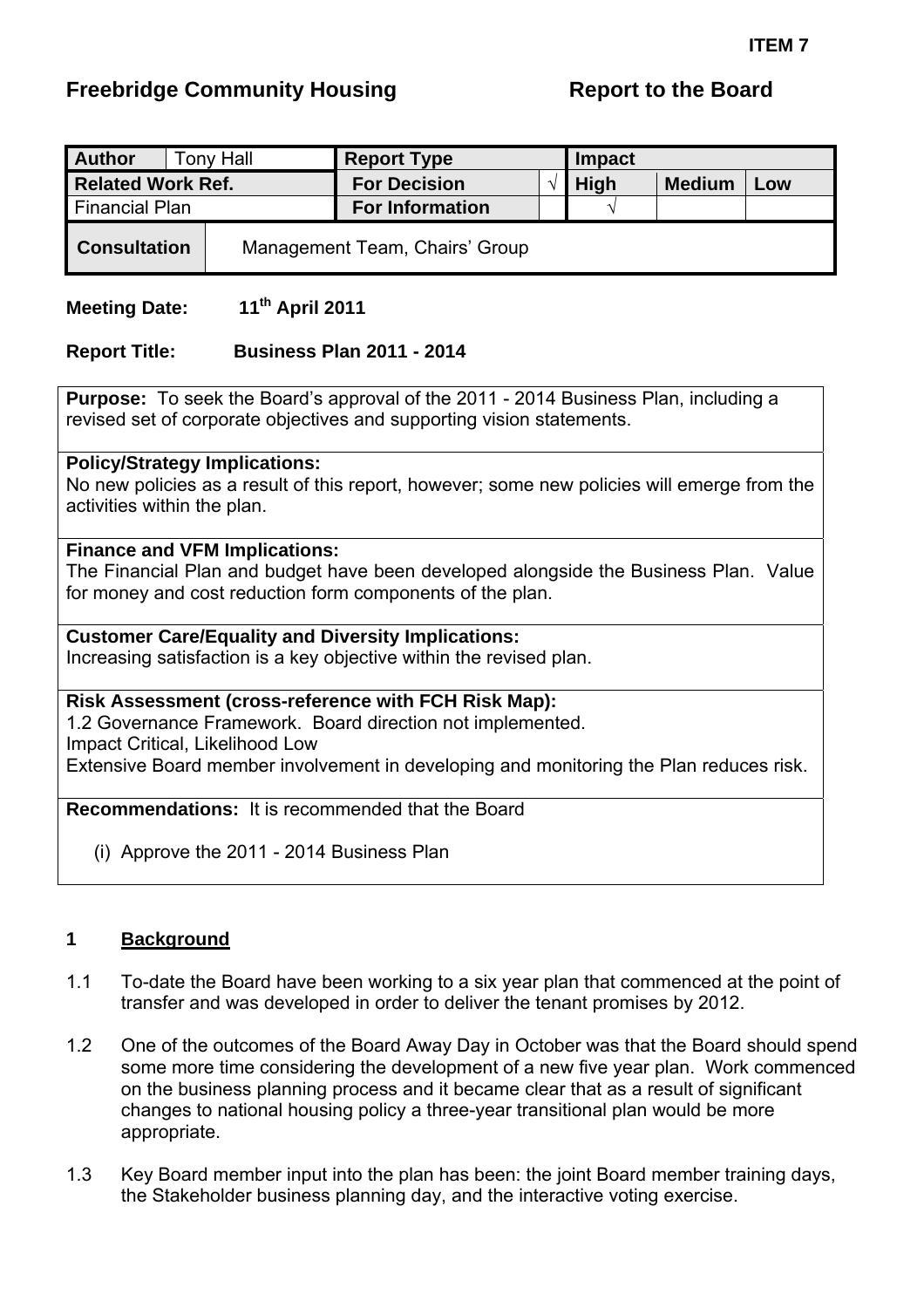## **2 The 2011 - 2014 Plan (Appendix 1)**

- 2.1 The plan has been re-focussed around four corporate objectives
	- **Improving Satisfaction** Our people, staff and tenants
	- **Community Focussed** Place shaping, neighbourhoods, community development and partnerships
	- **Appreciating Assets**  Our properties, "making the best use of what we have got"
	- **Increasing Capacity** "Knowing our business"
- 2.2 The Executive Team has subsequently developed a series of vision statements that would run through the three year plan, supporting each objective.
- 2.3 Each vision statement is delivered through a series of activities, which develop over the three years.
- 2.4 There are a number of target measures relating to each of the four objectives. These are set out in the first year one page plan at appendix 2
- 2.5 The plan will be delivered through a series of operational plans lead by each Assistant **Director**

#### **3. Consultation with the Chairs Group**

- 3.1 The chairs group met on the  $5<sup>th</sup>$  April. They received a presentation which set out the key objectives of the plan and how they had been developed. Following questions a number of amendments were incorporated into the plan. In particular the group were asked to complete the activities for improving governance.
- 3.2 One significant observation was that while the planning framework was fit for purpose it lacked a longer term, possibly 10 or 15 year vision. This is true, however the approach that the executive team have adopted is one or a more evolutionary approach that will take the organisation through a period of rapid economic and political change.
- 3.4 In a separate meeting the chair of TOWN was briefed on the plan and made some suggests which were added to the activities, principally recognising the role of tenant focus groups in feedback, and specific reference to making further improvements to the repairs and maintenance service.

## **4 Monitor and Review**

4.1 The implementation of the Plan will be monitored by the Board on a quarterly basis. There will be an annual review of the Plan in order to achieve a rolling three year programme. This will enable the business Plan to inform the Financial Plan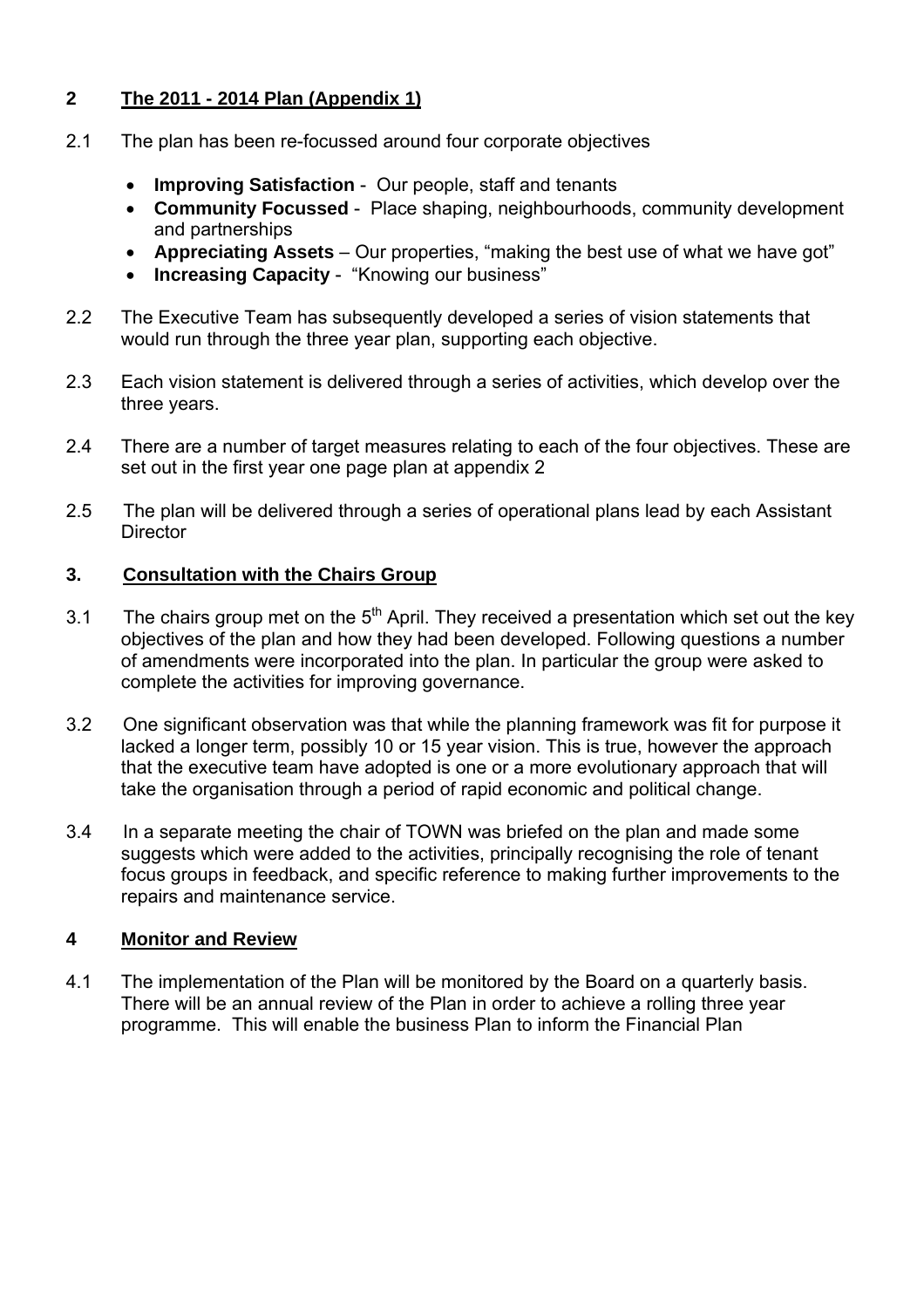|                                                 | 2011 - 2012                                                                                                   | 2012 - 2013                                                  | 2013 - 2014                                                | <b>VISION</b>                                                                          |  |
|-------------------------------------------------|---------------------------------------------------------------------------------------------------------------|--------------------------------------------------------------|------------------------------------------------------------|----------------------------------------------------------------------------------------|--|
|                                                 |                                                                                                               | <b>1. INCREASING SATISFACTION</b>                            |                                                            |                                                                                        |  |
| 1.1.1 Remuneration<br><b>Strategy</b>           | Implement strategy                                                                                            | Review and identify<br>improvements                          |                                                            | 1.1 Increasing employee                                                                |  |
| 1.1.2 Mary Gober<br><b>Training/Coaching</b>    | <b>Embed Mary Gober coaching</b><br>Commence in-house induction                                               | Review usage and develop<br>Freebridge methodology           | Review and refresh approach                                | satisfaction in order to<br>develop a corporate culture<br>that supports Customer      |  |
| 1.1.3 External Validation                       | Identify scheme<br>Self-assessment                                                                            | Obtain accreditation                                         |                                                            | <b>Excellence</b>                                                                      |  |
| 1.2.1 Tenant Panel                              | <b>Establish Tenant Panel</b>                                                                                 | <b>Develop Tenant Panel</b>                                  | <b>Review Tenant Panel</b>                                 |                                                                                        |  |
| 1.2.2 Develop Local Offer                       | Establish initial Local Offer to<br>include Customer Satisfaction<br>and Improving Repairs and<br>Maintenance | Consider any additions to<br><b>Local Offer</b>              | <b>Review Local Offer</b>                                  | 1.2 Embed customer<br>engagement in continuous<br>improvement                          |  |
| 1.2.3 Service Reviews                           | Asset Management<br><b>Tenant Engagement</b>                                                                  | <b>Responsive Repairs</b><br><b>Income Collection</b>        | <b>Community Development</b><br><b>Grounds Maintenance</b> |                                                                                        |  |
| 1.3.1 Improve Complaints<br><b>Process</b>      | Establish clear procedures to<br>improve response times                                                       | Revise in light of changing<br>regulation                    |                                                            |                                                                                        |  |
| 1.3.2 Feedback<br>mechanisms                    | Re-launch Mystery Shopping<br><b>Focus Groups</b>                                                             | Introduce Peer Shopping<br><b>Focus Groups</b>               | <b>Focus Groups</b>                                        | 1.3 Increase feedback in<br>order to demonstrate learning<br>(Ask, Listen, Act, Learn) |  |
| 1.3.3 Satisfaction Surveys                      | Annual survey                                                                                                 | Annual survey                                                | Annual survey                                              |                                                                                        |  |
| 1.4.1 Develop Customer<br><b>Contact Centre</b> | Strategic development plan<br>Implement first phase of plan                                                   | Implement phase two of plan<br>Identify further improvements | Implement further<br>improvements                          | 1.4 Improve communication<br>and access to services,                                   |  |
| 1.4.2 Behavioural<br><b>Influencers Pilot</b>   | Assess opportunities<br>Establish pilots                                                                      | Evaluate and embed pilots<br>Identify further opportunities  | Implement further opportunities                            | ensuring that FCH is 'Easy to<br>do business with' whilst<br>providing VfM             |  |
| 1.5.1 Customer Profiling                        | Revalidate data<br>Revise survey<br>Integrate new data into service<br>Collect additional data<br>delivery    |                                                              |                                                            | 1.5 Improve choice in order                                                            |  |
| 1.5.2 Diversity Impact<br><b>Assessments</b>    | Continue rolling review<br>Integrate into service reviews                                                     | Continue rolling review<br>Integrate into service reviews    | Continue rolling review<br>Integrate into service reviews  | that individual needs are met                                                          |  |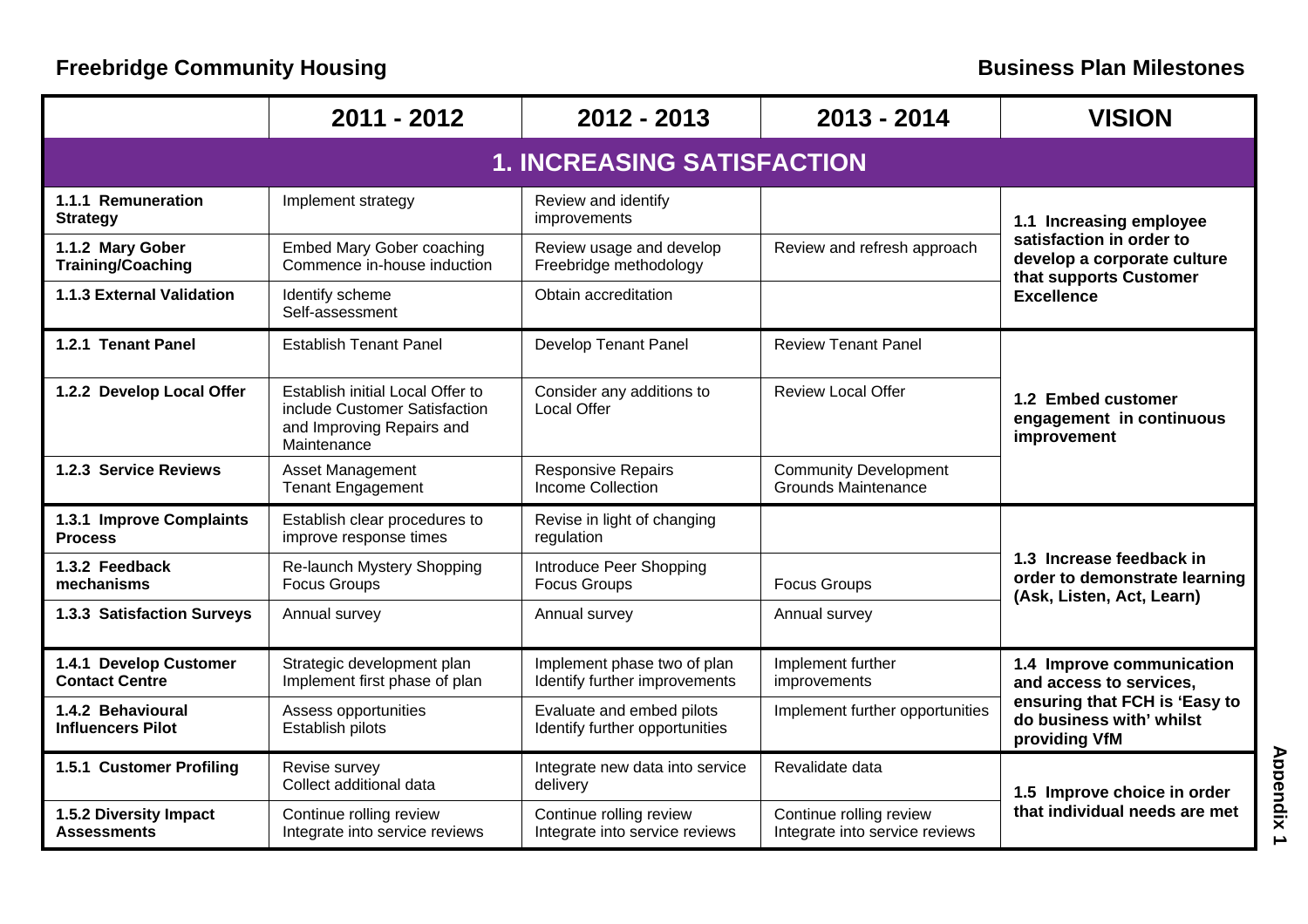|                                                         | 2011 - 2012                                                                                                            | 2012 - 2013                                                        | 2013 - 2014                                                        | <b>VISION</b>                                                                               |
|---------------------------------------------------------|------------------------------------------------------------------------------------------------------------------------|--------------------------------------------------------------------|--------------------------------------------------------------------|---------------------------------------------------------------------------------------------|
|                                                         |                                                                                                                        | <b>2. COMMUNITY FOCUSSED</b>                                       |                                                                    |                                                                                             |
| 2.1.1 Community<br><b>Development Strategy</b>          | Complete strategy to include<br>employment, training and<br>capacity building opportunities<br>Commence implementation | Finalise implementation of<br>Assess impact and review<br>strategy |                                                                    | 2.1 Support our communities<br>through working with people<br>in ways which will help them  |
| 2.1.2 Tenancy Visits                                    | Agree and implement<br>programme of pilots                                                                             | Review pilots<br>Agree strategy                                    | Monitor satisfaction and<br>feedback                               | to have a greater influence<br>over decisions which affect<br>their lives                   |
| 2.2.1 Local Partnerships                                | Influencing partnerships'<br>objectives to meet tenants'<br>needs.                                                     | Influencing partnerships'<br>objectives to meet tenants'<br>needs. | Influencing partnerships'<br>objectives to meet tenants'<br>needs. |                                                                                             |
| 2.2.2 Local Procurement                                 | Establish baseline data<br>Set target for future activity                                                              | Review                                                             |                                                                    | 2.2 Working in partnership to<br>improve our residents<br>economic and social well<br>being |
| 2.2.3 Financial and Digital<br><b>Inclusion</b>         | Revise Financial Inclusion<br><b>Strategy and Develop Digital</b><br><b>Inclusion Strategy</b>                         | Implement strategies                                               | Review strategies                                                  |                                                                                             |
| 2.3.1 Hillington Square                                 | Consult and complete design<br>Pilot start on site.                                                                    | Identify funding<br>Evaluate pilot and roll out                    |                                                                    |                                                                                             |
| 2.3.2 Local Charters                                    | <b>Grow Neighbourhood Charters</b><br>as appropriate                                                                   | Support additional charters                                        | Test for integration into Local<br>Offer.                          | 2.3 Demonstrate a<br>commitment to improving<br>neighbourhoods                              |
| 2.3.3 Estate Walkabouts                                 | Agree approach and set targets<br>Publish programme for residents                                                      | Monitor outcomes and<br>performance<br><b>Summer Road Show</b>     |                                                                    |                                                                                             |
| 2.4.1 Media & Stakeholder<br>Influencing                | Influencer audit completed<br>Action plan delivered                                                                    | Review approach and identify<br>improvements                       |                                                                    | 2.4 Influence local and<br>national policy makers to                                        |
| 2.4.2 Providing Support for<br><b>Smaller Charities</b> | Agree extent and approach<br>Agree scope with Purfleet Trust,<br>Arts Centre & Thornage                                | Review scope with Purfleet<br>Trust, Arts Centre & Thornage        | Review scope with Purfleet<br>Trust, Arts Centre & Thornage        | help meet the needs of our<br>communities                                                   |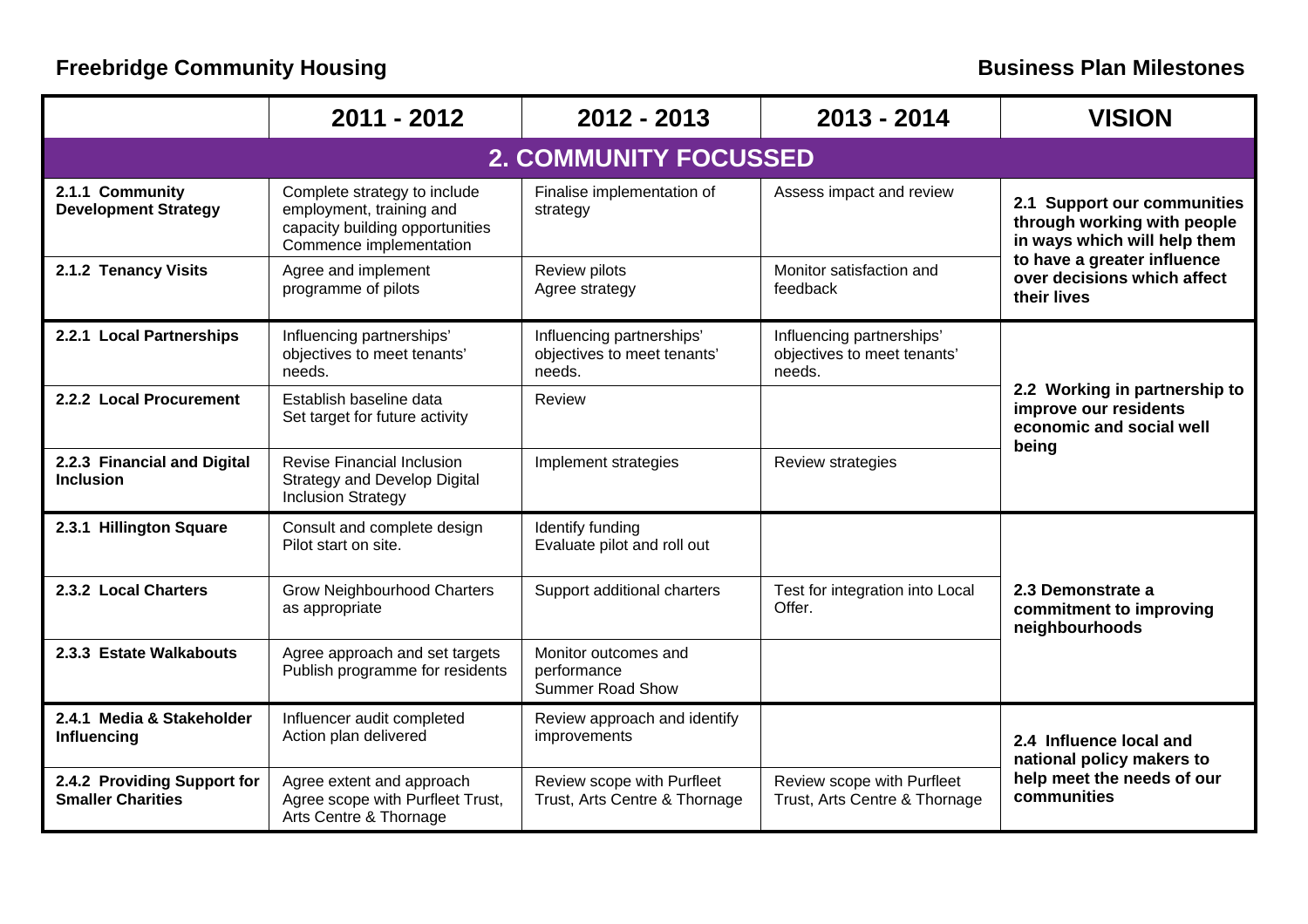|                                                                    | 2011 - 2012                                                                                     | 2012 - 2013                                                             | 2013 - 2014                                                | <b>VISION</b>                                                                                                                                                                    |  |  |  |  |  |  |
|--------------------------------------------------------------------|-------------------------------------------------------------------------------------------------|-------------------------------------------------------------------------|------------------------------------------------------------|----------------------------------------------------------------------------------------------------------------------------------------------------------------------------------|--|--|--|--|--|--|
|                                                                    | <b>3. APPRECIATING ASSETS</b>                                                                   |                                                                         |                                                            |                                                                                                                                                                                  |  |  |  |  |  |  |
| 3.1.1 Asset Management<br><b>Strategy</b>                          | Agree corporate objectives<br>Revised strategy                                                  | Implement first phase                                                   | Implement final phase                                      | 3.1 Develop an effective<br><b>Asset Management Strategy</b><br>that delivers a range of<br>approaches, products and<br>priorities reflecting our<br>assessment of local markets |  |  |  |  |  |  |
| 3.2.1 Asset Management<br><b>Database and Analysis</b>             | Analysis of requirements for<br>stock condition information<br>Validate and collect information | Develop strategic use of<br>system                                      |                                                            | 3.2 Improve effective Asset<br>Management in order to<br>understand the long term<br>performance of our asset                                                                    |  |  |  |  |  |  |
| 3.2.2 Under Occupation<br><b>Strategy</b>                          | Devise strategy and action plan<br>Implement pilots                                             | Implement and review                                                    | Implement and review                                       | portfolio and the investment<br>performance of each<br>individual property [Making<br>best use of what we have got]                                                              |  |  |  |  |  |  |
| 3.3.1 Stock Rationalisation<br>Plan                                |                                                                                                 | Options appraisals                                                      | Potential sales                                            | 3.3 Improve analysis of our<br>asset portfolio to maximise                                                                                                                       |  |  |  |  |  |  |
| 3.3.2 New Affordable<br><b>Homes</b>                               | Build 24 homes<br>(to be finalised)                                                             | Build 24 homes<br>(to be finalised)                                     | Build 25 homes<br>(to be finalised)                        | new affordable housing in<br>order to meet local need                                                                                                                            |  |  |  |  |  |  |
| 3.4.1 Decent Homes and<br><b>Development of Investment</b><br>Plan | Program Stock Condition Survey<br>work plan<br>Procurement of partners                          | <b>Complete Decent Homes</b><br>Contract mobilisation and<br>monitoring | Monitor plan in line with 3.2.1<br>and review satisfaction |                                                                                                                                                                                  |  |  |  |  |  |  |
| 3.4.2 EEDA Bid for<br>retrofitting pilot                           | Successful bid<br>Prepare and commence                                                          | Programme progression                                                   | Monitor & report                                           | 3.4 Improve overall<br>satisfaction in the quality of<br>tenant homes including<br>optimising energy efficiency                                                                  |  |  |  |  |  |  |
| 3.4.3 Wider Energy<br><b>Efficiency Measures</b>                   | Complete approach analysis<br>Identify funding including "Green<br>Deal"<br>Consider pilots     | Implement and review                                                    | Implement & review                                         | measures                                                                                                                                                                         |  |  |  |  |  |  |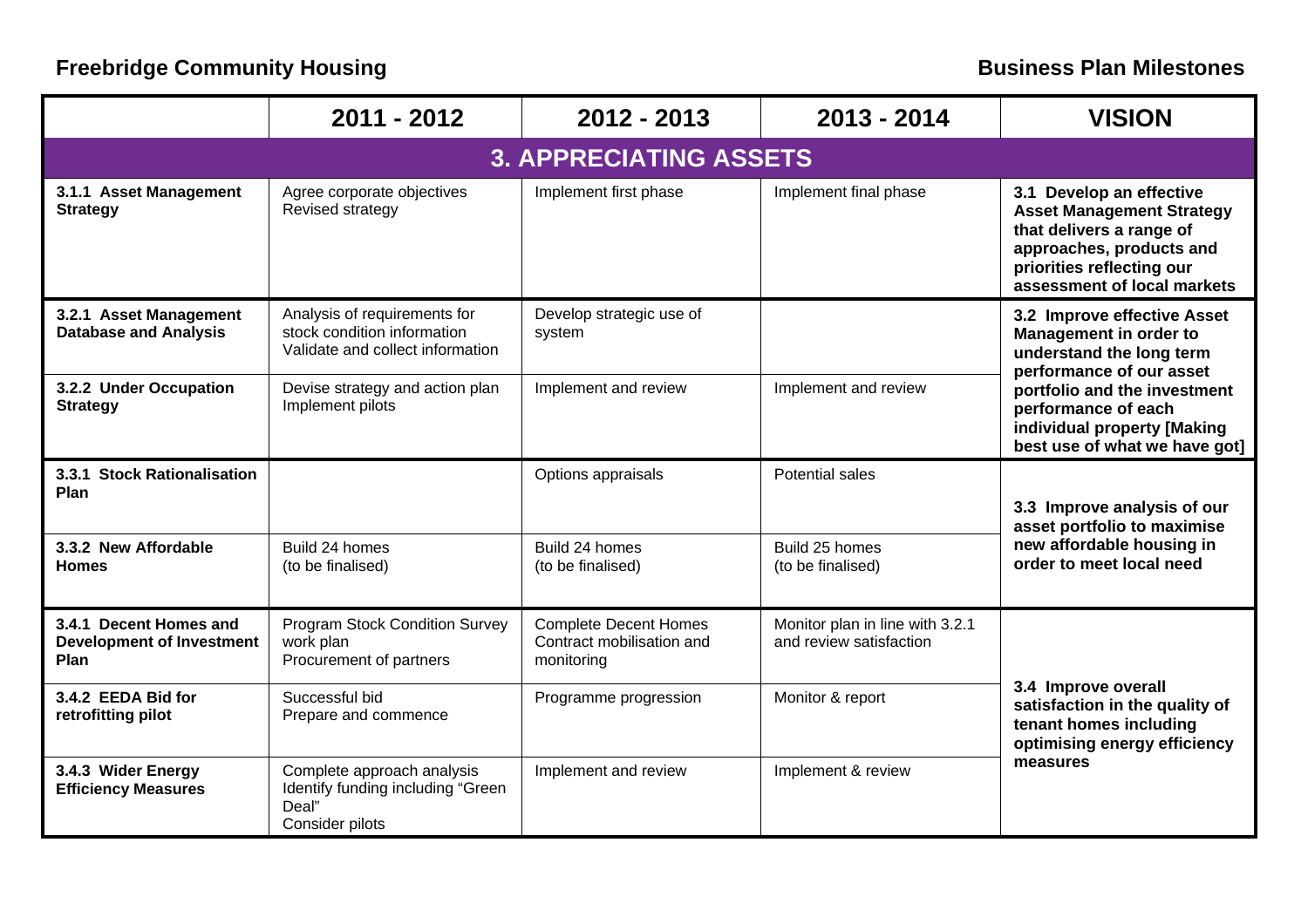|                                                 | 2011 - 2012                                                                                                                   | 2012 - 2013                                                          | 2013 - 2014                                                          | <b>VISION</b>                                              |  |  |  |  |  |
|-------------------------------------------------|-------------------------------------------------------------------------------------------------------------------------------|----------------------------------------------------------------------|----------------------------------------------------------------------|------------------------------------------------------------|--|--|--|--|--|
|                                                 | <b>4. INCREASING CAPACITY</b>                                                                                                 |                                                                      |                                                                      |                                                            |  |  |  |  |  |
| 4.1.1 Benchmarking and<br><b>Reducing costs</b> | Target reductions from agreed<br>areas                                                                                        | Target reductions from further<br>areas<br>Deliver agreed reductions | Target reductions from further<br>areas<br>Deliver agreed reductions | 4.1 Clear understanding of<br>our operating costs in order |  |  |  |  |  |
| 4.1.2 Procurement<br><b>Strategy</b>            | Revised strategy produced                                                                                                     |                                                                      | Strategy reviewed                                                    | to achieve cost reductions                                 |  |  |  |  |  |
| 4.2.1 Developing Skills                         | Review training approaches<br>Improve identification of<br>outcomes                                                           |                                                                      |                                                                      |                                                            |  |  |  |  |  |
| 4.2.2 ICT Strategy                              | Map and review existing<br>information storage, improve<br>access to reporting tools,<br>improve usage of existing<br>systems | National Fraud Initiative                                            | Annual and quarterly updates                                         | 4.2 Improve internal capacity                              |  |  |  |  |  |
| 4.2.3 Succession Planning                       | Agree and implement approach                                                                                                  |                                                                      | Review approach                                                      |                                                            |  |  |  |  |  |
| 4.3.1 Fairer Futures<br><b>Investment Plan</b>  | Identify funding opportunities                                                                                                |                                                                      |                                                                      |                                                            |  |  |  |  |  |
| 4.3.2 Service Charging                          | Implement phase 2 of sheltered<br>Identify general needs charges                                                              | Implement general needs<br>charges                                   | Review approach                                                      | 4.3 Income maximisation and<br>impact on affordability     |  |  |  |  |  |
| 4.3.3 Supporting People<br><b>Strategy</b>      | Restructure sheltered services                                                                                                | Review structure<br>Align with asset management                      |                                                                      |                                                            |  |  |  |  |  |
| 4.4.1 Stock Management<br>opportunities         | Agree approach and develop<br>draft systems and procedures<br>Review current opportunities                                    | Actively seek opportunities                                          | Review operations                                                    | <b>4.4 Selling services</b>                                |  |  |  |  |  |
| 4.4.2 PSD Business Plan                         | Agree and implement Business<br>Plan                                                                                          |                                                                      | <b>Review Business Plan</b>                                          |                                                            |  |  |  |  |  |
| 4.5.1 Board Development                         | Revise Development Plan                                                                                                       | Succession planning                                                  | <b>Structure Review</b>                                              | 4.5 Improving governance                                   |  |  |  |  |  |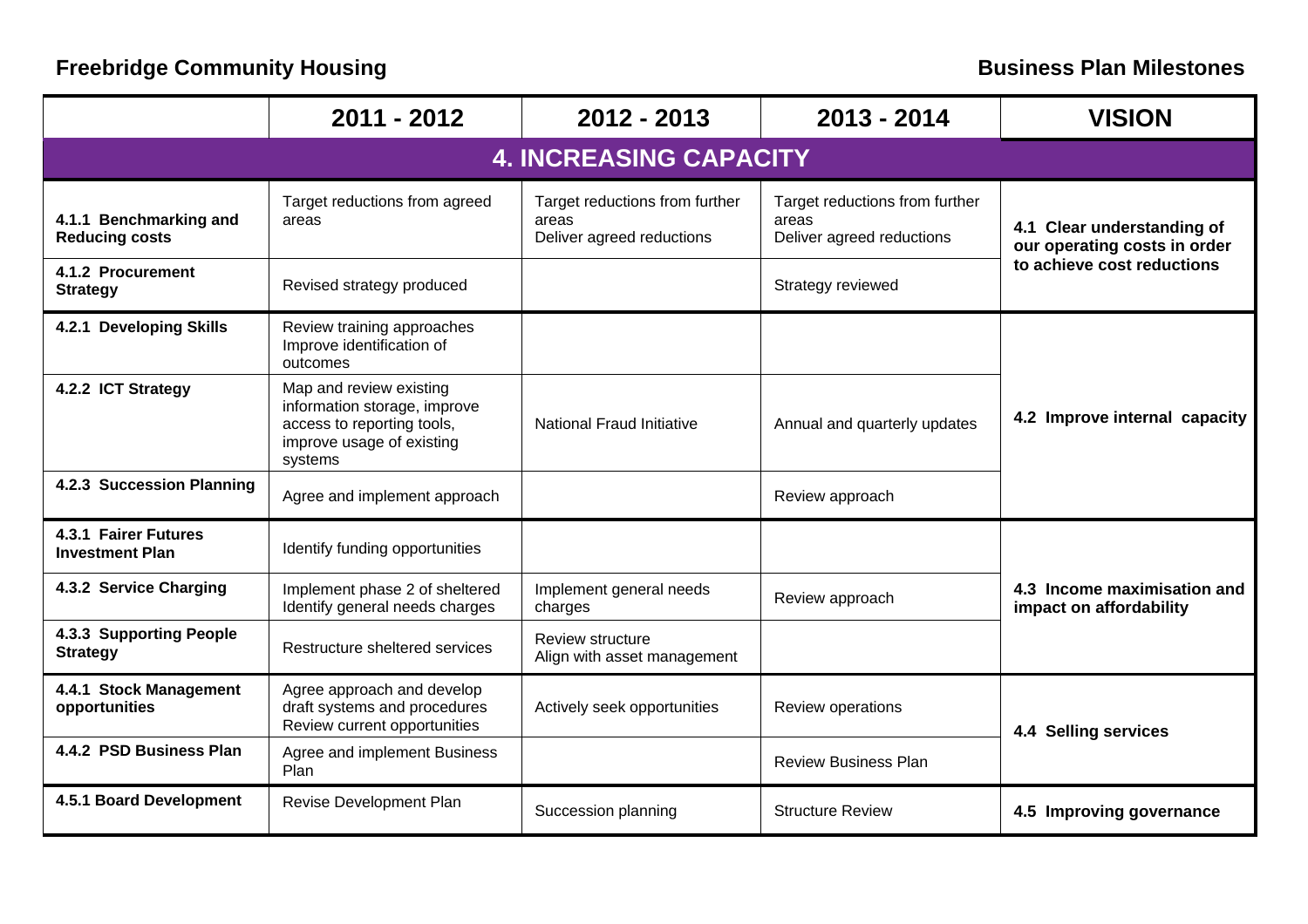# **Freebridge Community Housing Business Plan 2011 - 2012**

## **DEVELOPING HOMES AND CREATING OPPORTUNITIES FOR PEOPLE WITHIN WEST NORFOLK**

| <b>Increasing Satisfaction</b>                                                                                                                                                                                                                                                                                                                                                          | <b>Community Focussed</b>                                                                                                                                                                                                                                                                                                                                                                                                                                          | <b>Appreciating Assets</b>                                                                                                                                                                                                                                                                                                                                           | <b>Increasing Capacity</b>                                                                                                                                                                                                                                                                                                                  |
|-----------------------------------------------------------------------------------------------------------------------------------------------------------------------------------------------------------------------------------------------------------------------------------------------------------------------------------------------------------------------------------------|--------------------------------------------------------------------------------------------------------------------------------------------------------------------------------------------------------------------------------------------------------------------------------------------------------------------------------------------------------------------------------------------------------------------------------------------------------------------|----------------------------------------------------------------------------------------------------------------------------------------------------------------------------------------------------------------------------------------------------------------------------------------------------------------------------------------------------------------------|---------------------------------------------------------------------------------------------------------------------------------------------------------------------------------------------------------------------------------------------------------------------------------------------------------------------------------------------|
| % Customer Satisfaction<br><b>Cost Sickness</b>                                                                                                                                                                                                                                                                                                                                         | <b>Conclude tenancy visits pilots</b><br>(xx tenants)<br>% Satisfaction with views taken<br>into account                                                                                                                                                                                                                                                                                                                                                           | % Decent Homes<br><b>24 New Homes</b>                                                                                                                                                                                                                                                                                                                                | <b>200 New Skills</b><br><b>£ Cost Reduction Target</b>                                                                                                                                                                                                                                                                                     |
| Implement the Local Offer to<br>$\circ$<br>tenants<br>Reduce complaints response time<br>$\circ$<br>Re-launch Mystery Shopping<br>$\circ$<br><b>Establish Tenant Panel</b><br>$\circ$<br>Develop Mary Gober training<br>$\circ$<br>Development plan for Customer<br><b>Contact Centre</b><br>'Behavioural Influencers' pilots<br>$\circ$<br>Revise customer profiling survey<br>$\circ$ | O Community Development Strategy<br>in place<br>Programme for tenancy visits pilot<br>$\circ$<br><b>Revised Financial and Digital</b><br>$\circ$<br><b>Inclusion Strategy</b><br>Hillington Square pilot starts on<br>$\circ$<br>site<br><b>Existing Local Charters are</b><br>$\circ$<br>working well and new ones<br>supported<br>Agreed approach to estate<br>$\circ$<br>walkabouts<br>Tenants benefit from relationship<br>$\circ$<br>with local organisations | New Asset Management Strategy<br>$\Omega$<br>approved<br><b>Under-occupancy Strategy</b><br>$\Omega$<br>agreed<br>$O$ 24 new affordable homes built<br>and let<br>Decent Homes Programme on<br>$\circ$<br>target<br>European Union bid for retrofit<br>$\Omega$<br>project is successful and work has<br>commenced<br>Plan wider energy efficiency pilots<br>$\circ$ | Identify cost reductions<br>$\circ$<br>$O$ Agree and implement succession<br>planning and skills development<br>programmes<br>Re-shape Sheltered Housing<br>$\circ$<br>service<br>Build capacity to deliver stock<br>$\circ$<br>management opportunities<br>O Implement PSD Business Plan<br>Develop excellence in<br>$\circ$<br>governance |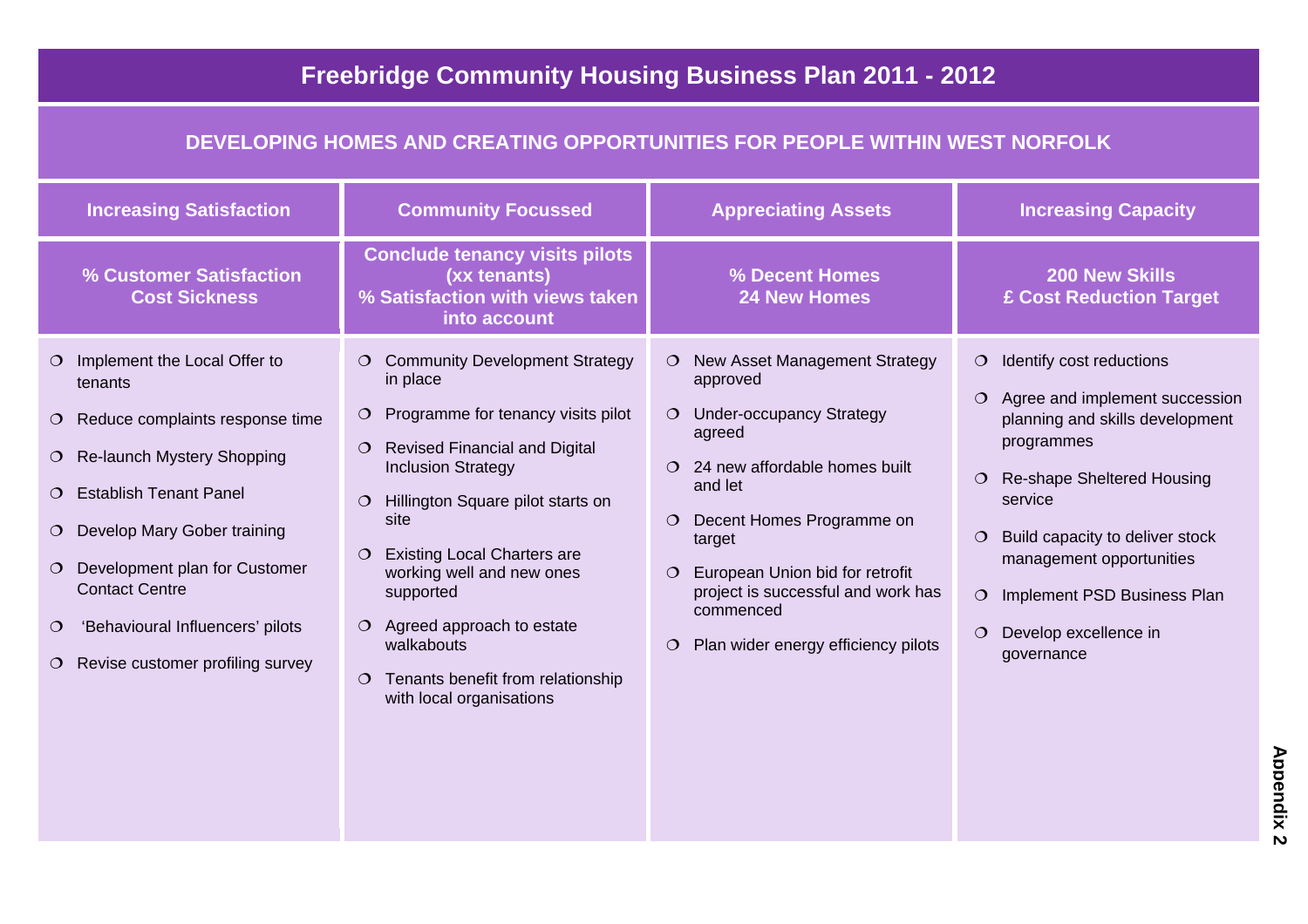# <span id="page-17-0"></span>**Freebridge Community Housing The Report to the Board**

| <b>Author</b>            |  | Angus MacQueen        | <b>Report Type</b>                            | <b>Impact</b> |                         |     |
|--------------------------|--|-----------------------|-----------------------------------------------|---------------|-------------------------|-----|
| <b>Related Work Ref.</b> |  |                       | <b>For Decision</b><br><b>For Information</b> | <b>High</b>   | <b>Medium</b><br>$\sim$ | Low |
| <b>Consultation</b>      |  | <b>Executive Team</b> |                                               |               |                         |     |

#### **Meeting Date: 11 April 2011**

### **Report Title: FCH Approach to Section 122 of the Housing and Regeneration Act 2008**

**Purpose:** To agree FCH's approach to Section 122 of the Housing and Regeneration Act 2008.

**Policy/Strategy Implications:** The report suggests the adoption of a new policy. Should the new policy be adopted, there would also need to be a minor change to the Board Member Agreement to refer to the policy.

**Finance and VFM Implications:** None directly arising from this report.

**Customer Care/Equality and Diversity Implications:** The attached policy has been subject to an Equality Impact Assessment, with no issues identified.

**Risk Assessment (cross-reference with FCH Risk Map):** 

Risk 1.1 – Failure to comply with regulatory and legislation requirements – Critical Impact, High Likelihood. It is intended that the contents of this report will help FCH to meet the regulatory requirement for good governance arrangements. The risk of action by the regulator is discussed within the report.

**Recommendations:** It is recommended that the Board:

- (i) Approve the policy attached at Appendix 1.
- (ii) Approve a minor rewording of the Board Member Agreement to reflect the existence of the policy.

#### **1.0 Background**

- 1.1 Despite the demise of Schedule 1, allowing us greater freedoms in the management of our own probity arrangements, a relatively new law has created some similar difficulties in terms of lack of flexibility, namely Section 122 of the Housing and Regeneration Act 2008.
- 1.2 Section 122 prohibits the giving of gifts, dividends and bonuses by a Registered Provider to:
	- (a) its shareholders and former shareholders
	- (b) close relatives of (a)
	- (c) companies with directors falling in (a) or (b).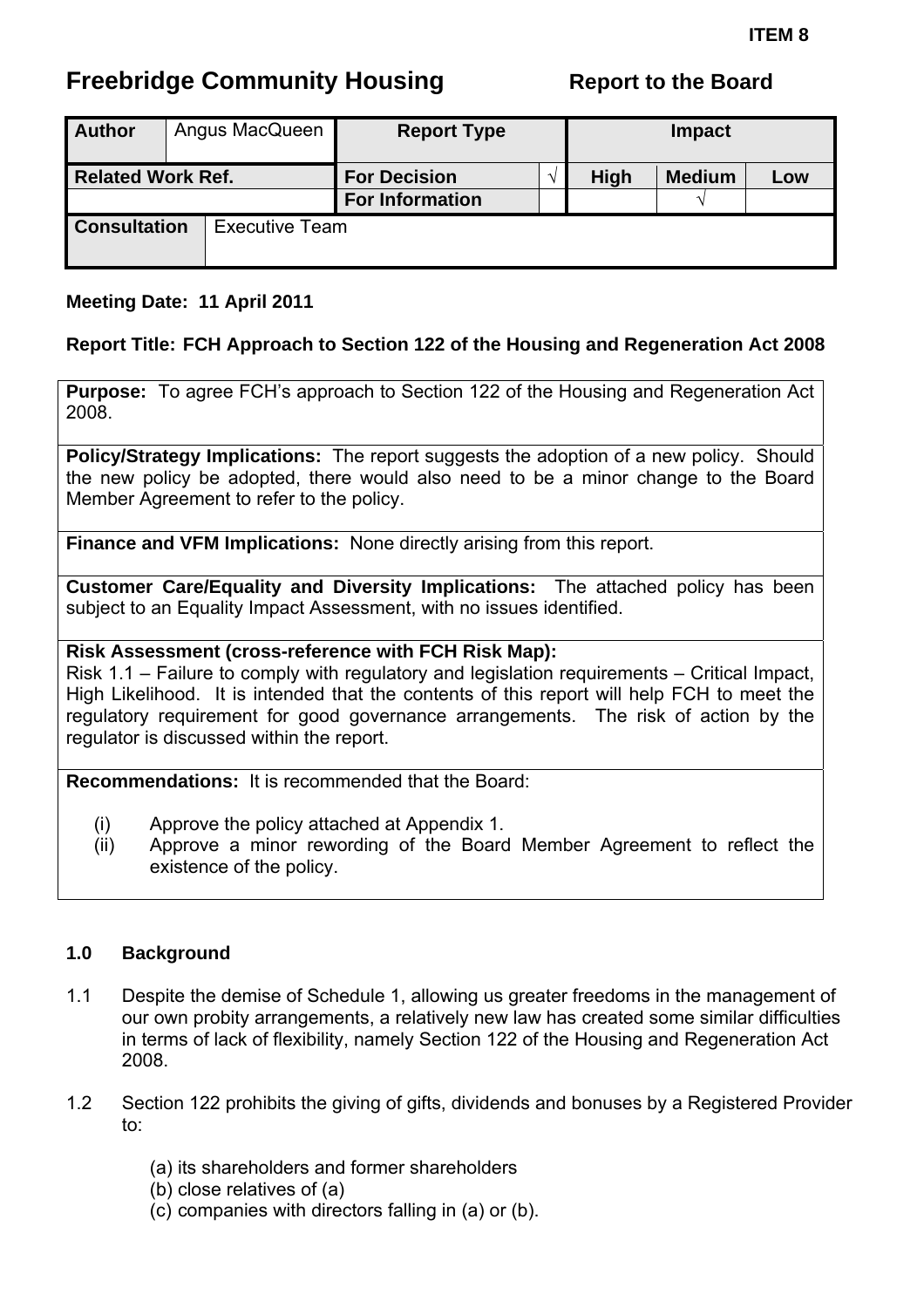- 1.3 The Section causes us a number of problems, namely:
	- There is no definition of "gifts, dividends or bonuses".
	- There is no "de minimis" level.
	- There is no guidance on using the Section, nor is any expected.
	- There is no distinction made for shareholders who may receive a gift in another capacity, for example as tenants
	- "Former" shareholders applies to anyone who has ever been a shareholder, making the Section very difficult to police.
	- Unlike Schedule 1, there is no provision for the regulator to issue determinations or exemptions.

Whilst these problems are common to all Registered Providers, they cause particular concern for organisations such as ourselves who have a number of tenant shareholders and are keen to encourage tenant shareholding. For instance, if we adhere to the letter of the Section, our tenant shareholders should not benefit from any incentives that we provide, such as entry into a prize draw when a questionnaire is completed. There would, therefore, be a disincentive to tenants to become shareholders: a direct contradiction to our Shareholding Policy and to the principles on which Freebridge was founded.

#### **2.0 A Way Forward**

- 2.1 Section 122 sets out the following courses of action in the case of a breach:
	- (a) The Registered Provider may recover the wrongful gift/payments as a debt from the recipient.
	- (b) The regulator may require the Registered Provider to take action to recover.
- 2.2 The Tenant Services Authority, as regulator, has indicated that it will only be concerned with breaches that could suggest that there is a systematic or systemic non-compliance with the regulatory framework. This being the case, advice within the sector, is that the Board should produce a policy to show that it has considered the issues, and that it has determined that there are some situations where a technical breach of the Section is necessary or desirable. Should there ever be an enquiry from the regulator, the policy could be used as evidence to show that the Board is managing the situation.
- 2.3 The regulatory framework, with regard to Governance, reads as follows:

"Registered providers shall ensure effective governance arrangements that deliver their aims, objectives and intended outcomes for tenants in an effective, transparent and accountable manner. Governance arrangements shall ensure they:

- Adhere to all relevant legislation.
- Comply with their governing documents and all regulatory requirements
- Are accountable to tenants, the TSA and relevant stakeholders.
- Safeguard taxpayers' interests and the reputation of the sector.
- Have an effective risk management framework."
- 2.4 When considering this policy, the Board should bear in mind that, potentially, any breach of Section 122 could be pursued by the regulator.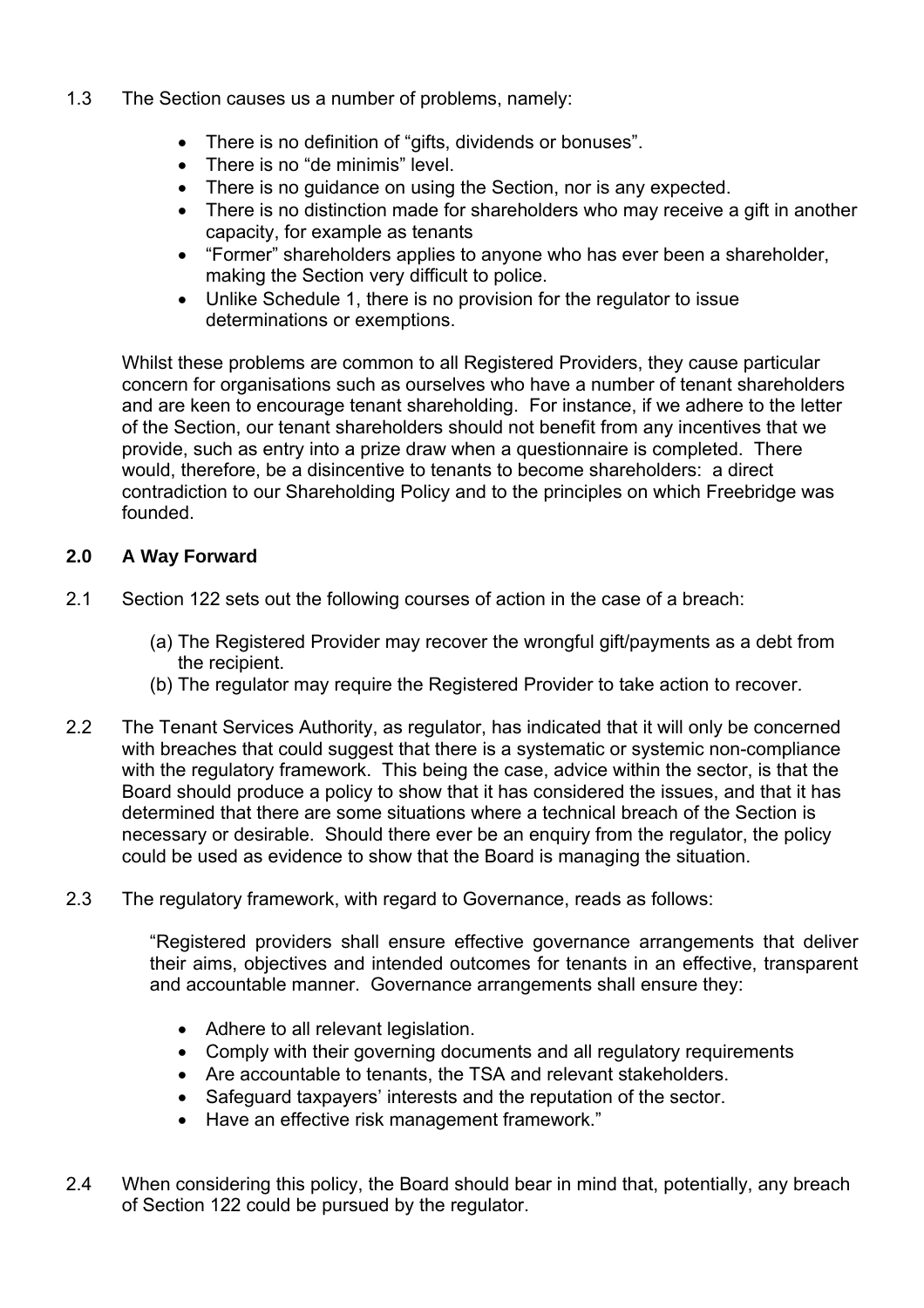- 2.5 A suggested policy is attached at Appendix 1 for the Board's approval. The policy has been developed around the following principles, as set out in the Policy Statement:
	- FCH is committed to meeting the spirit of Section 122 of the Housing and Regeneration Act 2008.
	- However, FCH does not wish its shareholders to be unreasonably penalised, particularly as it is keen to encourage its tenants to become shareholders.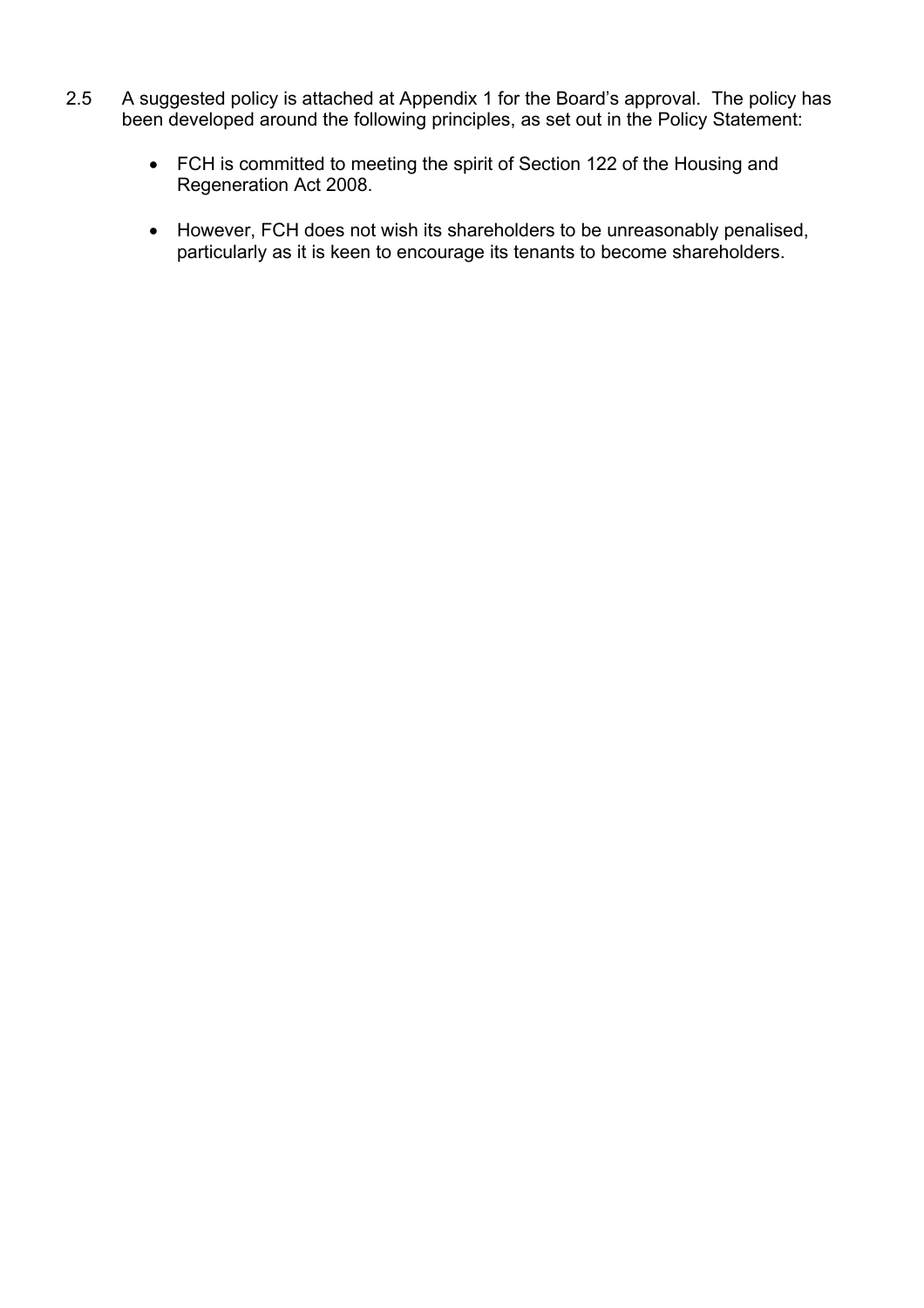**Objective 2 Empowering Tenants** 



| Policy 2d Freebridge Approach to Section 122 of the Housing and Regeneration Act 2008 |                          |                    |                   |  |  |  |
|---------------------------------------------------------------------------------------|--------------------------|--------------------|-------------------|--|--|--|
| <b>Last Reviewed</b>                                                                  | <b>April 2011</b>        | <b>Next Review</b> | <b>April 2013</b> |  |  |  |
| <b>Responsible</b><br><b>Officer</b>                                                  | <b>Company Secretary</b> |                    |                   |  |  |  |

#### **1. Policy statement**

Freebridge Community Housing (Freebridge) is committed to meeting the spirit of Section 122 of the Housing and Regeneration Act 2008.

However, Freebridge does not wish its shareholders to be unreasonably penalised, particularly as it is keen to encourage its tenants to become shareholders.

#### **2. Definitions**

- Section 122 of the Housing and Regeneration Act 2008 prohibits the giving of gifts, dividends and bonuses by a Registered Provider to:
	- (a) its shareholders and former shareholders
	- (b) close relatives of (a)
	- (c) companies with directors falling in (a) or (b).
- Section 122 sets out the following courses of action in the case of a breach:
	- (a) The Registered Provider may recover the wrongful gift/payments as a debt from the recipient.
	- (b) The regulator may require the Registered Provider to take action to recover.
- Section 122 does not give a definition of "gifts, dividends or bonuses". They are referred to collectively within this Policy as "gifts".
- Any payment made in accordance with a service agreement will not be deemed as a gift.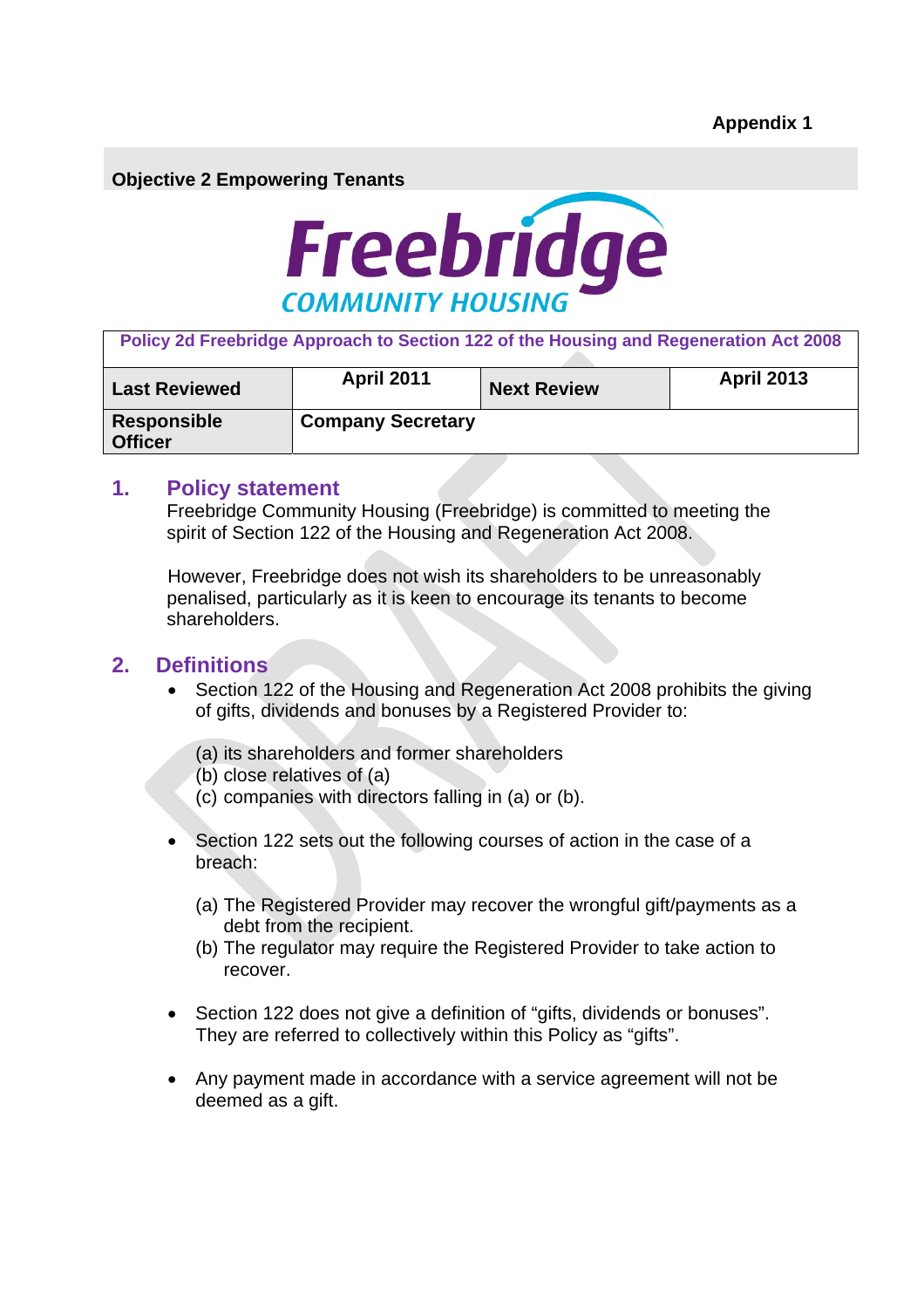## **3. Responsibilities**

**Board and Executive:** The Board and Executive, advised by the Company Secretary, have responsibility to ensure that the regulatory framework is not breached in Freebridge's dealings with shareholders, whilst seeking to ensure that tenants are not discouraged from becoming shareholders.

**Staff:** Staff have a responsibility to consult the Company Secretary before the provision of any gift under this Policy.

## **4. Strategy**

- **4.1 Situations where the provision of gifts to shareholders will not be permitted**
- 4.1.1 Freebridge will not provide any gift where a condition of receipt is shareholding with Freebridge.
- 4.1.2 Freebridge will not provide any shareholder with a gift which is lavish or excessive.
- 4.1.3 Freebridge will not provide any shareholder with regular gifts or a series of gifts which together could be considered as lavish or excessive.

#### **4.2 Situations where the provision of gifts to shareholders will be permitted**

- 4.2.1 Subject to 4.1.2 and 4.1.3 above, Freebridge will not withhold from a shareholder any gift which is available to them in another capacity. Examples of such gifts could be:
	- Participation in a tenant incentive scheme
	- Access to tenant discount schemes
	- Entry into a prize draw, for instance at a tenant event or as a "thank you" for taking part in a survey or a mystery shopping exercise.
	- A bouquet of flowers as a "thank you" for help at a community event
- 4.2.2 Freebridge will permit the provision of gifts where this facilitates its business. Examples of such gifts could be:
	- Refreshments provided at a Board meeting or an Annual General Meeting
	- A meal or other hospitality organised to improve team bonding, for instance for the Board, the Tenant Panel or tenant groups
	- The payment of compensation, provided that this is done in accordance with Freebridge's usual policy and procedures.
	- The writing off of rent arrears, provided that this is done in accordance with Freebridge's usual policy and procedures.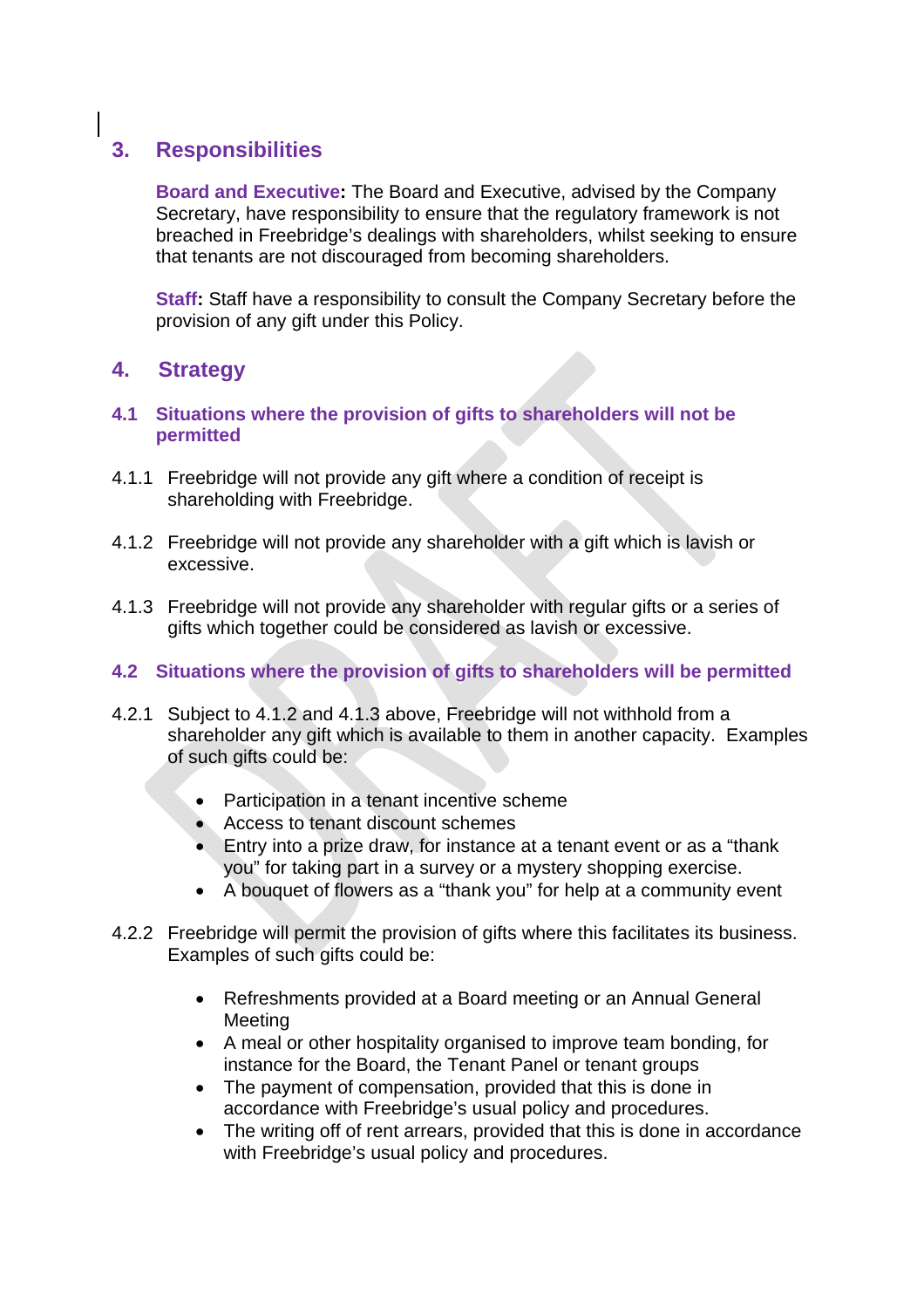#### **4.3 Board Members**

- 4.3.1 The large majority of Freebridge's Board members are shareholders. This Policy will be applied to all Freebridge Board members.
- 4.3.2 Board membership in itself will not entitle an individual to a gift from Freebridge (other than where this facilitates the business of the association and as detailed in 4.3.3 below). For instance, a tenant Board member may, in their capacity as a tenant, benefit from a discount scheme arranged for all tenants; the same scheme would not be available to an independent Board member.
- 4.3.3 Freebridge will permit the provision of a retirement gift when Board members leave the Board. Freebridge believes that this appropriate in view of the considerable amount of time and effort that Board members voluntarily give to the organisation.

#### **4.4 Monitoring**

All gifts made under this Policy will be recorded and reported to the Audit Committee on an annual basis.

#### **5. Equality and Diversity**

This Policy has been subject to an Equality Impact Assessment.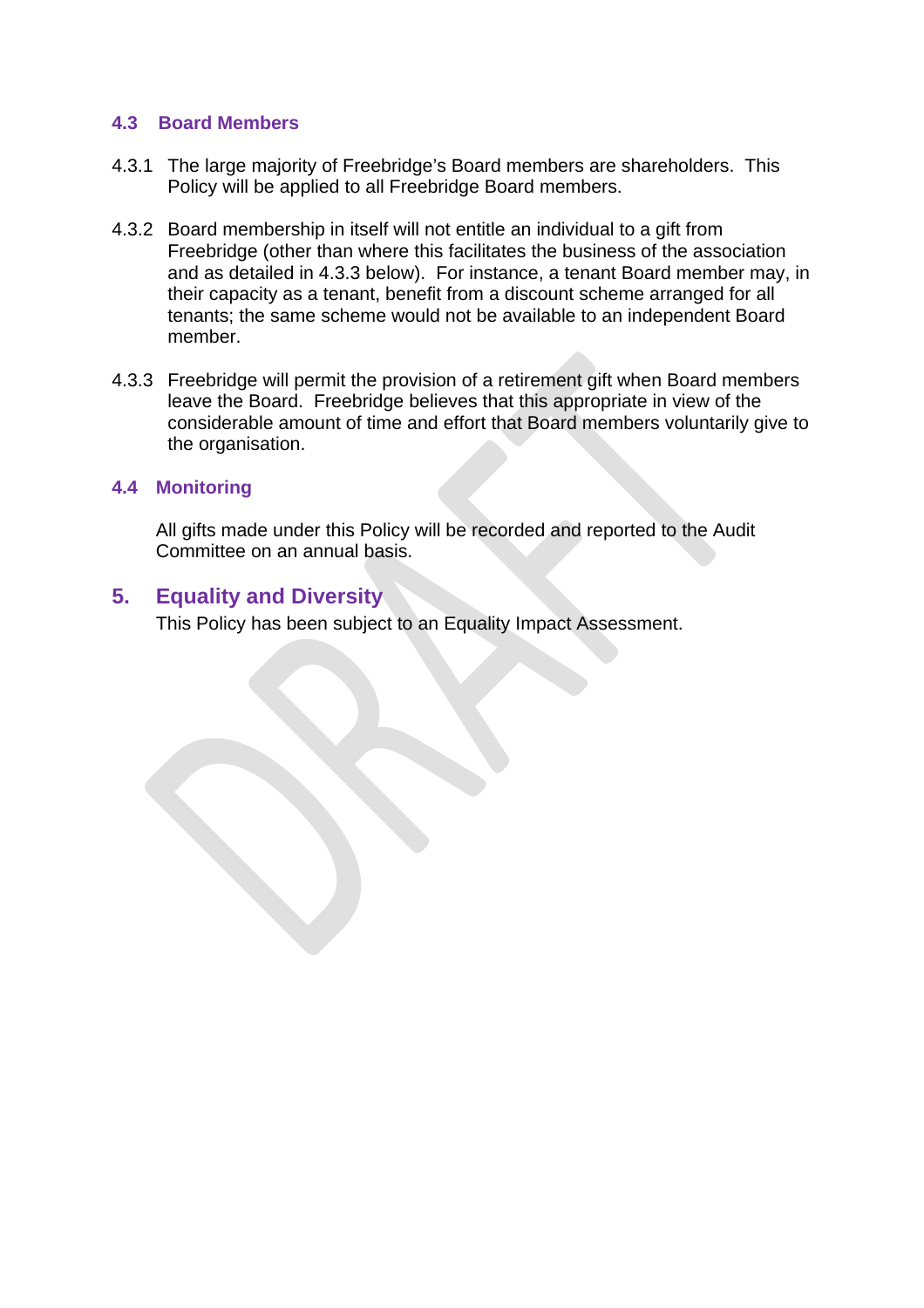# <span id="page-23-0"></span>**Freebridge Community Housing The Report to the Board**

| <b>Author</b>                                   | Angus MacQueen | <b>Report Type</b>     |              | <b>Impact</b> |               |     |
|-------------------------------------------------|----------------|------------------------|--------------|---------------|---------------|-----|
| <b>Related Work Ref.</b>                        |                | <b>For Decision</b>    | $\mathbf{v}$ | High          | <b>Medium</b> | Low |
| Minutes of the meetings listed<br>in the report |                | <b>For Information</b> |              |               |               |     |
| <b>Consultation</b>                             |                |                        |              |               |               |     |

### **Meeting Date: 11 April 2011**

#### **Report Title: Committee Recommendations**

**Purpose:** To present the recommendations from the following committee meetings:

- Operations Committee 2 February 2011
- Resources and Risk Committee (Special Meeting) 11 April 2011

**Policy/Strategy Implications:** None directly arising from this report.

**Finance and VFM Implications:** None directly arising from this report.

**Customer Care/Equality and Diversity Implications:** None directly arising from this report.

**Risk Assessment (cross-reference with FCH Risk Map):** Risk assessment will have been considered at the committee stage for each recommendation.

**Recommendations:** It is recommended that the Board:

(i) Consider the recommendations set out in the body of the report.

#### **1. Operations Committee – 2 February 2011**

Presentation of recommendations by: Nigel Donohue (Chairman of the Operations Committee)

#### **Recommendations –**

- 1. That, subject to tenant consultation, the Board approve the Leasehold Management Policy, as presented to the Operations Committee.
- 2. That, subject to tenant consultation, the Board approve the Asset Management Policy, as presented to the Operations Committee.
- 3. That, subject to tenant consultation, the Board approve the Home Ownership Through Right to Buy/Right to Acquire Policy, as presented to the Operations Committee but with an amendment to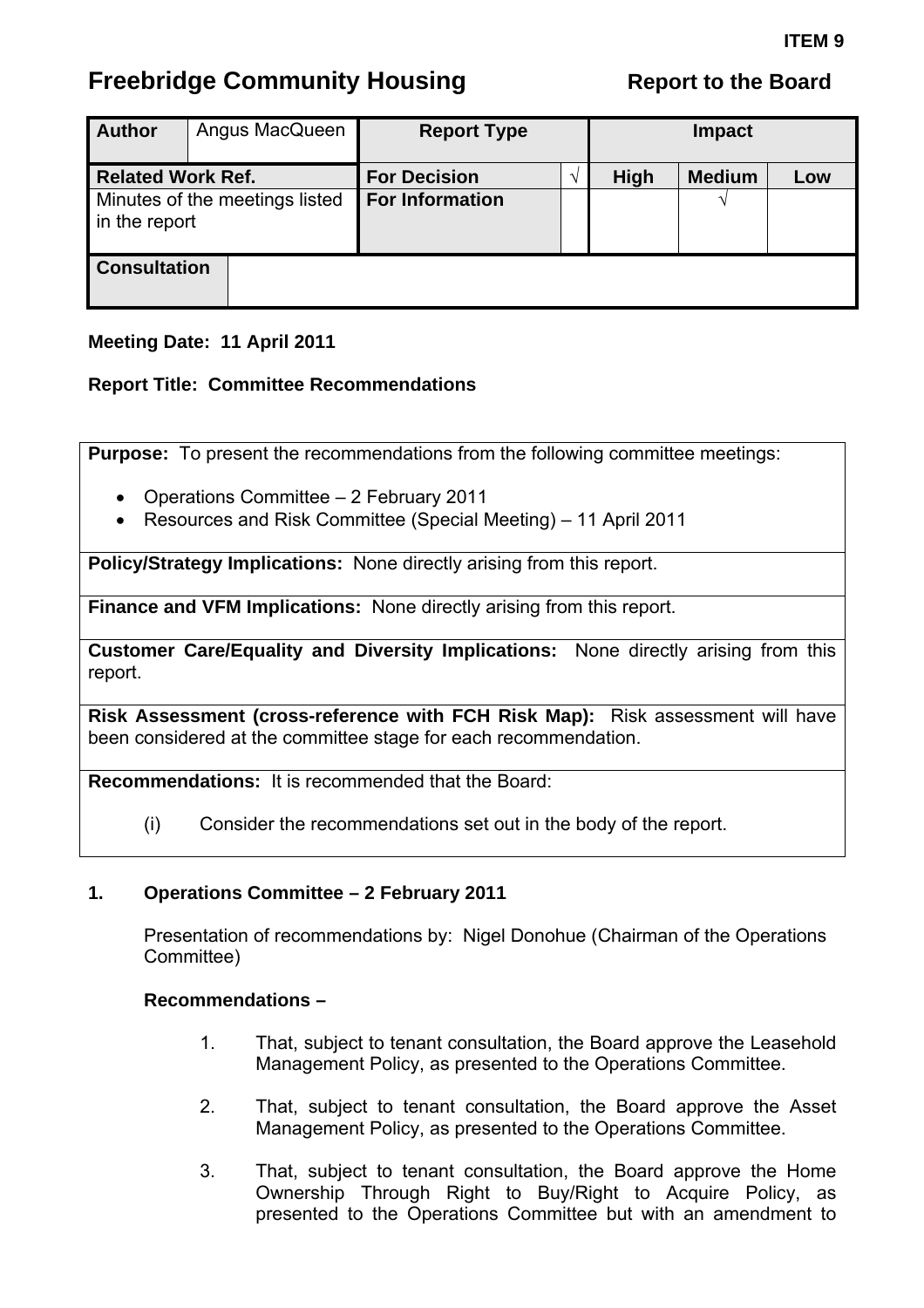include a statement that all requests for waiver of repayment of discount under the Right to Buy would be referred to the Borough Council.

4. That the Leasehold Management Policy and the Home Ownership Through Right to Buy/Right to Acquire Policy be reviewed after three years (rather than the usual two years) unless there is an earlier requirement to review owing to a change in legislation or the outcome of a service review.

Note: Referral to the Board of the above recommendations was delayed until this meeting, to allow time for tenant consultation on the Policies named in the recommendations to be undertaken. The tenant consultation has now been completed, with no concerns or suggested amendments raised. The Policies are, therefore, recommended for adoption in the form that they were presented to the Operations Committee.

The Board may also wish to note that the Policies have been subject to Equality Impact Assessments and that no issues were identified.

**The draft Policies can be seen on the Board member area of FCH's website, within the agenda for the Operations Committee meeting held on 2 February 2011. If you would like hard copies, please contact Angus MacQueen (tel: 01553 667754).** 

#### **2. Resources and Risk Committee (Special Meeting) – 11 April 2011**

Michael Jervis (Chairman of the Resources and Risk Committee) will present recommendations from the special Resources and Risk Committee meeting being held immediately before this Board meeting.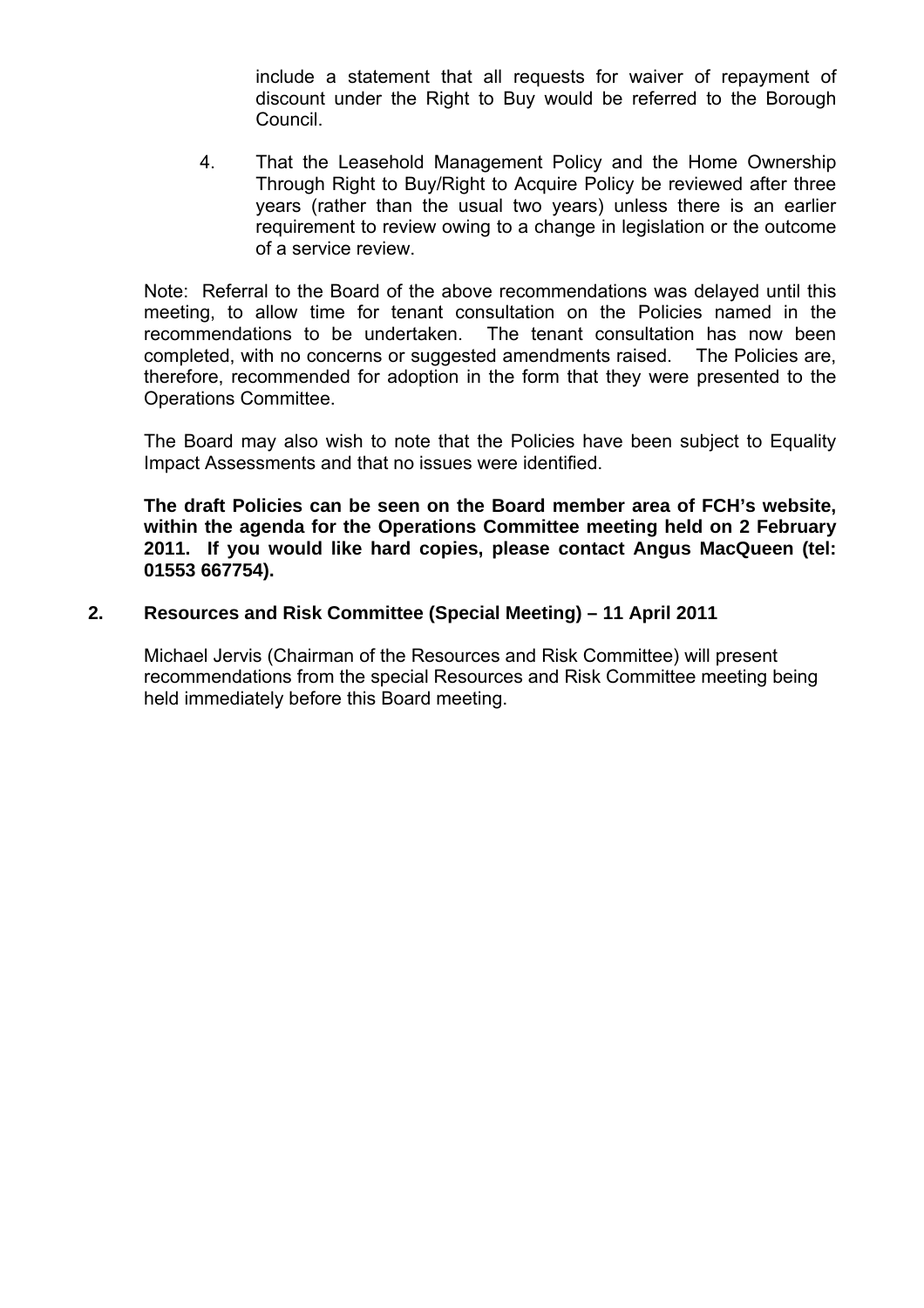# <span id="page-25-0"></span>**Freebridge Community Housing The Report to the Board**

| <b>Author</b>                                                                                     |  | Angus MacQueen | <b>Report Type</b>     |  | Impact      |               |     |
|---------------------------------------------------------------------------------------------------|--|----------------|------------------------|--|-------------|---------------|-----|
| <b>Related Work Ref.</b>                                                                          |  |                | <b>For Decision</b>    |  | <b>High</b> | <b>Medium</b> | Low |
|                                                                                                   |  |                | <b>For Information</b> |  |             |               |     |
| <b>Consultation</b><br>Recruitment Panel, Assistant Director of Human Resources and<br>Governance |  |                |                        |  |             |               |     |

#### **Meeting Date: 11 April 2011**

#### **Report Title: Board Recruitment**

**Purpose:** To advise of the outcome of the recent processes for the recruitment of tenant Board members and independent Board members.

**Policy/Strategy Implications:** The processes set out in this report are in line with the Board Membership, Recruitment and Succession Policy.

**Finance and VFM Implications:** None directly arising from this report.

**Customer Care/Equality and Diversity Implications:** None directly arising from this report, although equality and diversity considerations were taken into account during the recruitment processes.

#### **Risk Assessment (cross-reference with FCH Risk Map):**

1.4 – Skill Deficiency in Board or Management Team – Critical Impact, High Likelihood. The Recruitment Panel's recommendations are intended to increase the skills on the **Board** 

**Recommendations:** It is recommended that the Board:

- (i) Appoint Ian Pinches to the Board with immediate effect and recommend to the 2011 AGM that he be reappointed to the Board until the 2014 AGM.
- (ii) Recommend to the 2011 AGM that Steve Clark be appointed to the Board until the 2014 AGM.

#### **1.0 Background**

- 1.1 At its last meeting, the Board appointed a Panel to pursue the recruitment of tenant and independent Board members (minute number 32/11 refers).
- 1.2 The Panel consisted of Ray Johnson, Matthew Brown, Sylvia Calver and Irene Gammon; it appointed Matthew as its Chairman. It was advised by the Assistant Director of Human Resources and Governance.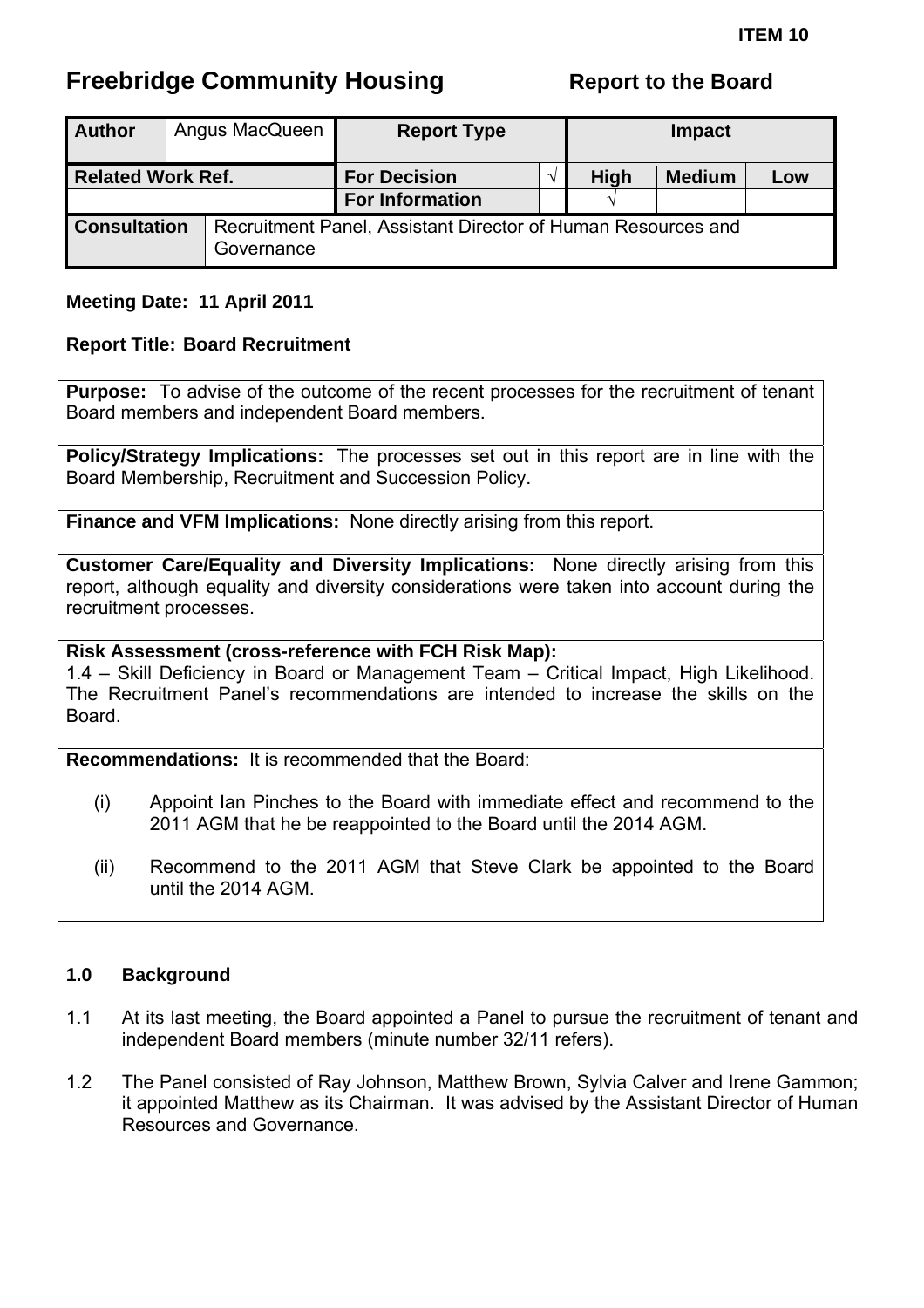#### **2.0 Recruitment of Tenant Board Members**

- 2.1 There are two vacancies for tenant Board members, one with immediate effect and one with effect from the AGM in September 2011. The latter vacancy has been created by the requirement for Paul Leader to stand down in accordance with the cycle set out in the Rules.
- 2.2 Two applications were received from tenants. One of these was from Paul Leader, who applied for reappointment to the Board. The Panel interviewed Paul and, based on the strength of his application, his considerable experience as a Board member over a number of years, and the significant contribution he has made during that time, the Panel decided to recommend that Paul is reappointed to the Board, with effect from the AGM in September.
- 2.3 The Panel decided that the other tenant application that was received was not sufficiently strong enough to be shortlisted, however it was agreed that the candidate should be offered some support from the Governance team to assist them with a future application, should they wish to accept the offer and to re-apply in the future.
- 2.4 FCH's Rules and Policy stipulate that tenant appointments to the Board should be subject to a ballot which is open to all tenants. However, this depends on there being sufficient suitable candidates, in order to initiate an election. Clearly, this has not been the case during this round of recruitment.
- 2.5 Efforts are continuing to identify suitable tenants who might be interested in Board membership.

#### **3.0 Recruitment of Independent Board Members**

- 3.1 There are two vacancies for independent Board members, one with immediate effect and one with effect from the AGM in September 2011. The latter vacancy has been created by the requirement for Nigel Donohue to stand down in accordance with the cycle set out in the Rules. Nigel has decided not to reapply for Board membership.
- 3.2 Twelve applications were received for the independent positions. The Panel was extremely impressed with the standard of applications; shortlisting was a very difficult process, and some high calibre applicants did not make the shortlist.
- 3.3 During the shortlisting and recruitment, the Panel took into account that the Board appraisal and review process held at the end of 2010 had identified that the Board would benefit in particular from housing management skills and further finance/audit skills. The Panel also took into account a further recommendation arising from that process, relating to diversity of representation on the Board, regarding age, gender and ethnicity.
- 3.4 Shortlisting was undertaken against the following criteria: finance/risk, community awareness, housing management, audit/legal, corporate strategy, board membership skills.
- 3.5 Six candidates were shortlisted, although one withdrew from the process, with the result that five candidates were interviewed.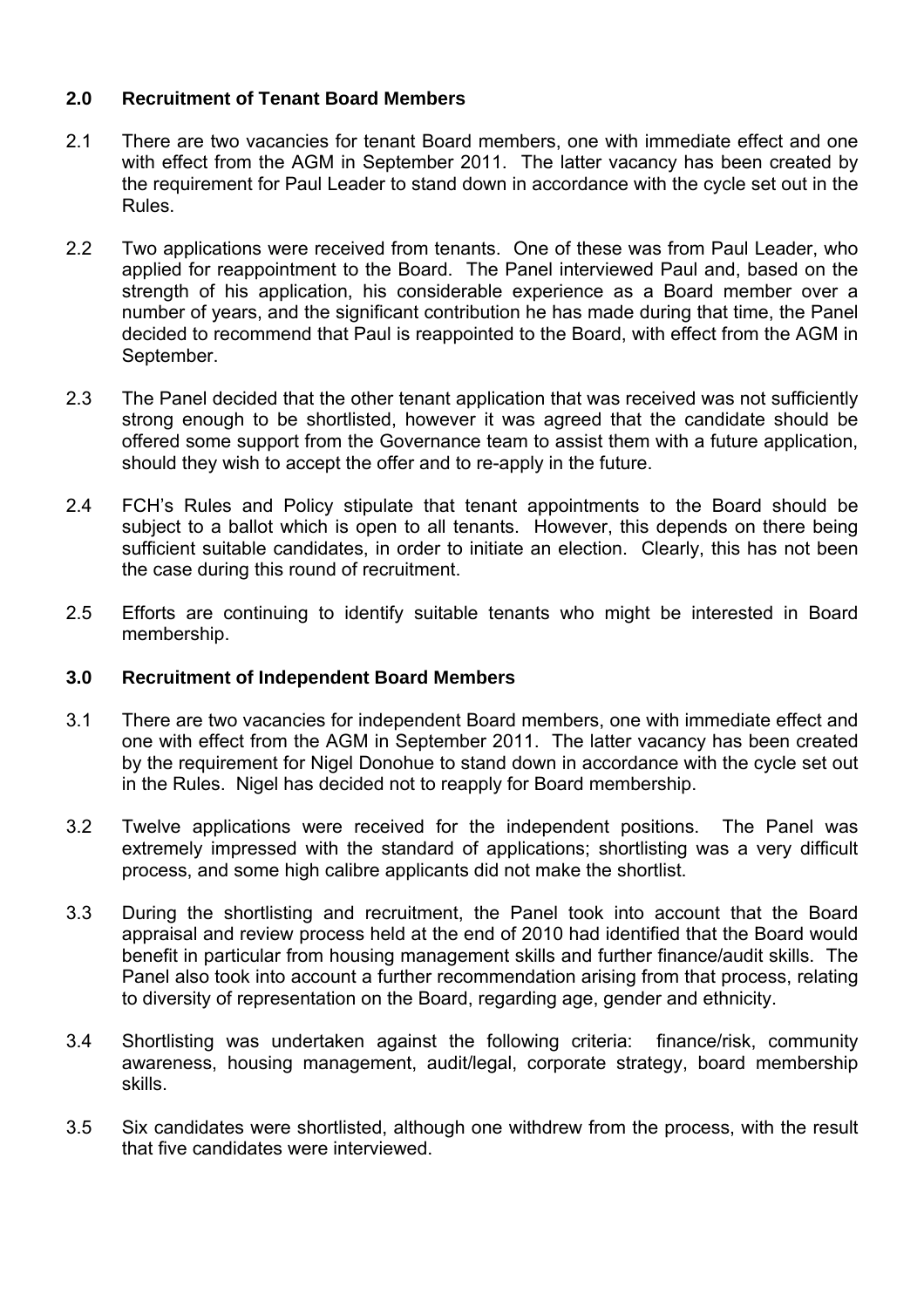3.6 The Panel is recommending Ian Pinches, a semi-retired qualified accountant , with approximately 10 years' senior level experience in the Housing Association sector (Sanctaury Housing Association and Central and Cecil Housing Trust), including five years as Deputy Chief Executive and Finance Director, for the immediate vacancy and for the vacancy from September, Steve Clark, a recently retired Chartered Surveyor and Local Authority Director (North Warwickshire and Nuneaton and Bedworth) with additional experience of working for the Chartered Institute of Housing as Head of Professional Practice and as a Board member at Swaythling Housing, whilst he was Head of Professional Housing Studies at Southampton University.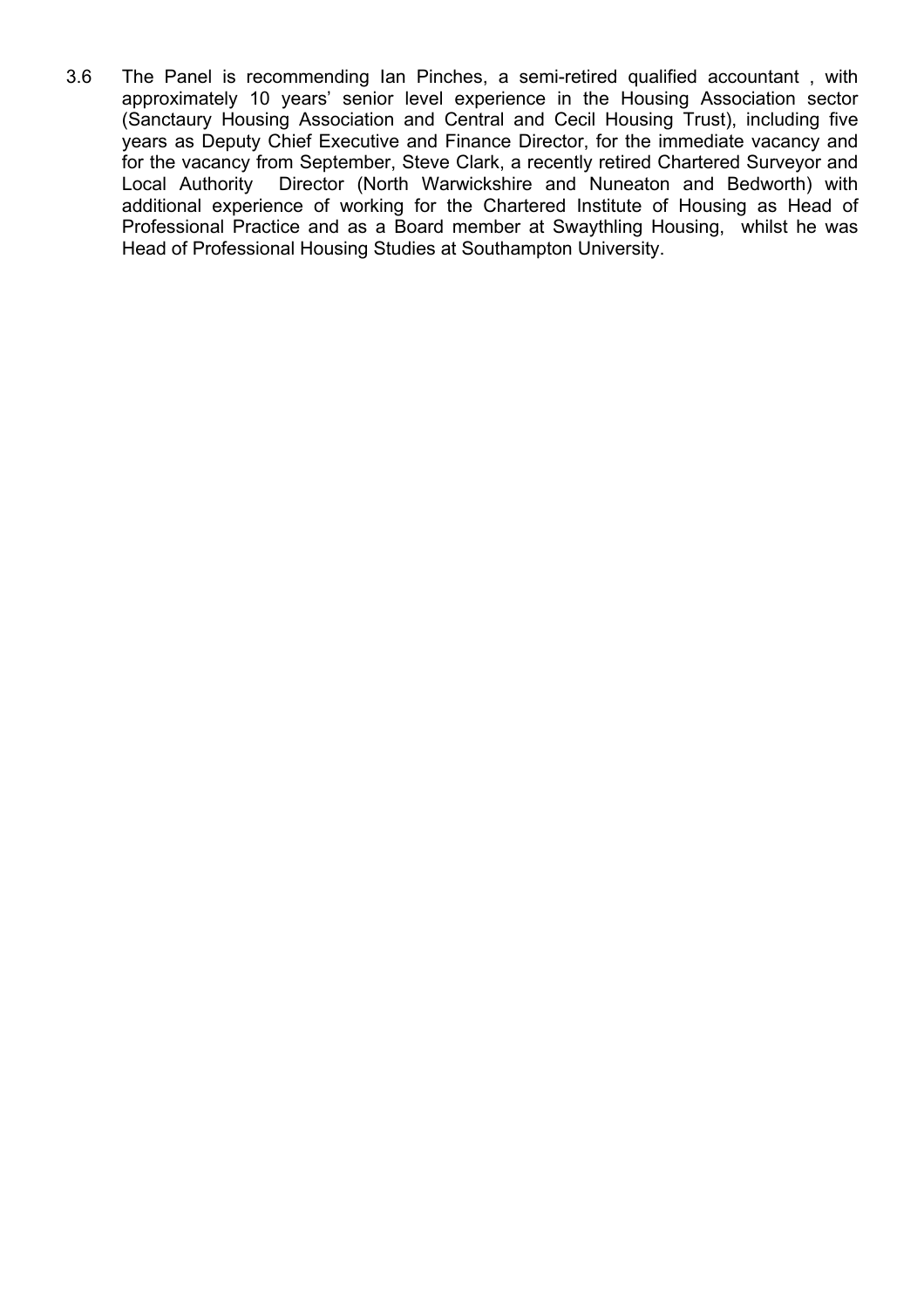## <span id="page-28-0"></span>**Freebridge Community Housing Community Freebridge Community Housing Report to the Board**

| <b>Author</b>            | <b>Tony Hall</b>         | <b>Report Type</b>     |  | Impact      |               |     |
|--------------------------|--------------------------|------------------------|--|-------------|---------------|-----|
| <b>Related Work Ref.</b> |                          | <b>For Decision</b>    |  | <b>High</b> | <b>Medium</b> | Low |
|                          |                          | <b>For Information</b> |  |             |               |     |
| <b>Consultation</b>      | Chairman, Executive Team |                        |  |             |               |     |

#### **Meeting Date: 11th April 2011**

#### **Report Title: Support Services to King's Lynn Arts Centre**

#### **Purpose:**

To seek the Board's approval of a proposal to provide King's Lynn Arts Centre with support services. In return the Arts Centre will provide Freebridge with tenant and staff engagement activities to the same value.

#### **Policy/Strategy Implications:**

Freebridge to provide support to other charitable organisations, for example The Purfleet Trust, where there are outcomes for tenants/prospective tenants.

#### **Finance and VFM Implications:**

The Service Level Agreement will be drawn up on the basis that the relationship is cost neutral.

#### **Customer Care/Equality and Diversity Implications:**

The aim of developing this relationship is to enhance the variety of methods Freebridge uses to engage with its tenants and to create opportunities for tenants and their families to access visual arts, through community development and tenant involvement.

#### **Risk Assessment (cross-reference with FCH Risk Map):**

There are two risks set out in the Corporate Risk Map.

3.1 New Business and Development - missed opportunities and

3.2 Risks of new ventures not properly evaluated.

On balance the Executive Team feel there are significant opportunities for Freebridge's tenants as a result of our relationship with the Arts Centre. There is the risk that the need for support services is not properly specified and that demand could impact on core business. The risk will be mitigated by clearly setting out joint expectations within a Service Level Agreement. The Agreement will be monitored on a monthly basis with an annual review.

#### **Recommendations:** It is recommended that the Board

(i) Approve in principle the proposal for Freebridge to enter into a Service Level Agreement with the Arts Centre Trust to provide support services in return for tenant and staff engagement activities, to the same value.

(ii) Delegate authority to the Executive Director (Resources) in consultation with the Chairman to sign the Service Level Agreement with the Arts Centre Trust.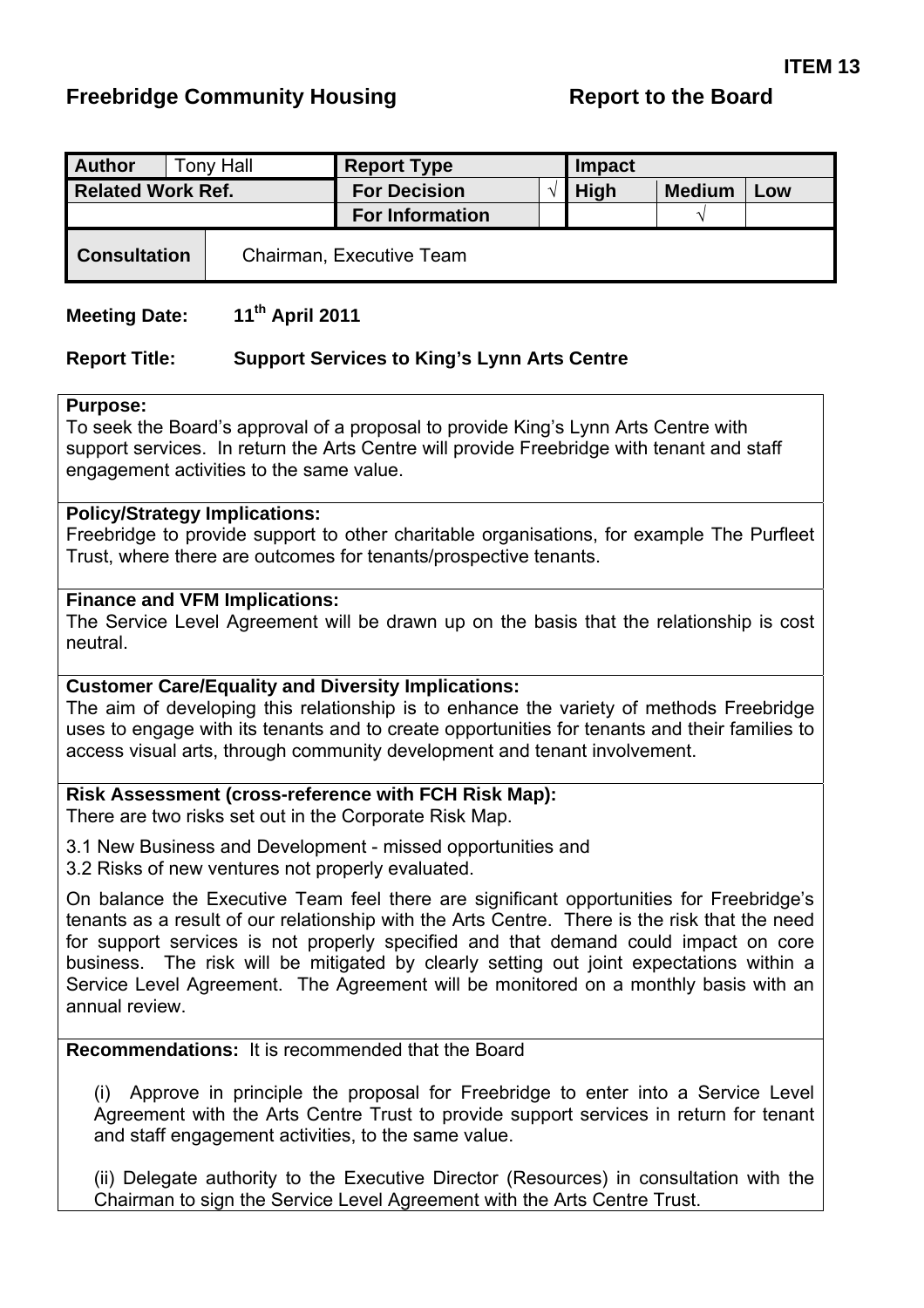#### **1 Background**

- 1.1 Board members may be aware that the Council plan to transfer the management of the Arts Centre to an independent Trust. Although negotiations are still underway the Trust aims to go live from the  $1<sup>st</sup>$  April. The objectives of the Trust are:
	- To reinvigorate the historic heart of culture in King's Lynn as a beacon for social regeneration to build a sustainable future.
	- Create a lively and accessible arts hub that engages communities, raises aspirations, develops employability skills and embeds opportunities for social enterprise.
- 1.2 Freebridge work closely with the Arts Centre, we are 'hosting' the employment of the Creative Apprentices and the Centre has provided engagement support at the 2010 AGM, Hillington Square 'Square Meal' and the Hillington Square 'Charter and Chips' event.
- 1.3 The Chief Executive has agreed to be a Trustee for the Arts Centre. The Board should note, therefore, that the Chief Executive has a potential conflict of interest in the proposal. However, the Chief Executive would not stand to gain financially from any arrangement with the Arts Centre , and there would be benefits from the proposed arrangement to FCH and its tenants.

#### **2 Proposal**

2.1 The Arts Centre management structure totals three people including one administration role. They do not have any support services. It is proposed that Freebridge provide the Arts Centre with a range of support services. Although these activities would be priced at cost, they would not be charged. In return the Arts Centre would be commissioned to provide a range of engagement activities for both tenant and staff events.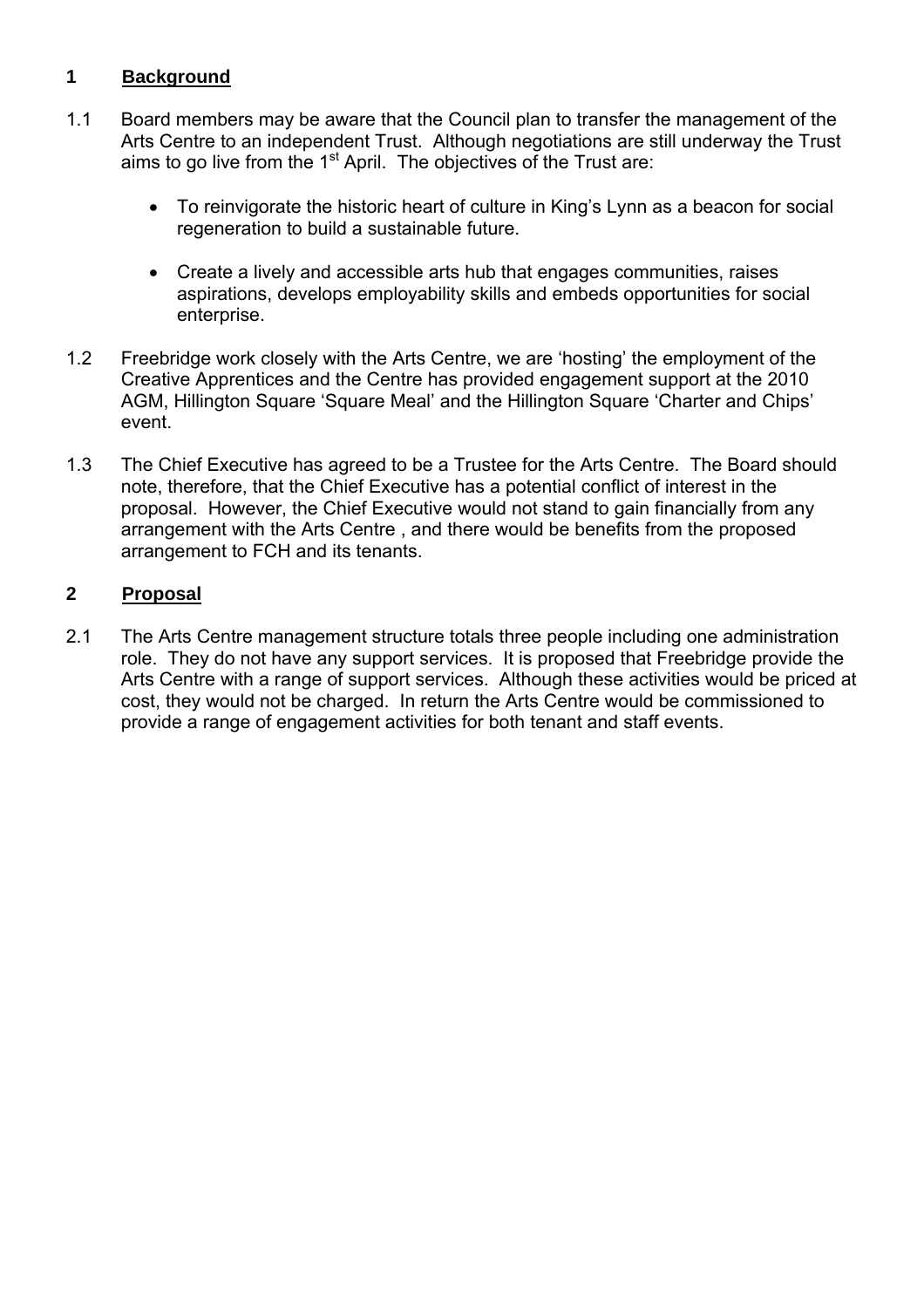# <span id="page-30-0"></span>**Freebridge Community Housing The Report to the Board**

| <b>Author</b>            | Angus MacQueen |                        | <b>Report Type</b>                            |  | <b>Impact</b> |               |     |
|--------------------------|----------------|------------------------|-----------------------------------------------|--|---------------|---------------|-----|
| <b>Related Work Ref.</b> |                |                        | <b>For Decision</b><br><b>For Information</b> |  | <b>High</b>   | <b>Medium</b> | Low |
| <b>Consultation</b>      |                | <b>Chief Executive</b> |                                               |  |               |               |     |

### **Meeting Date: 11 April 2011**

### **Report Title: Regulatory Judgement**

**Purpose:** To present the Tenant Services Authority's Revised Regulatory Judgement on FCH.

**Policy/Strategy Implications:** None directly arising from this report.

**Finance and VFM Implications:** None directly arising from this report.

**Customer Care/Equality and Diversity Implications:** None directly arising from this report.

#### **Risk Assessment (cross-reference with FCH Risk Map):**

Risk 1.1 – Failure to comply with regulatory and legislation requirements – Critical Impact, High Likelihood. The contents of this report provide assurance that FCH is meeting its regulatory requirements in terms of financial viability and governance.

**Recommendations:** It is recommended that the Board:

(i) Note the report.

#### **1.0 Background**

- 1.1 The Tenant Services Authority (TSA) has issued its Revised Regulatory Judgement on FCH, dated March 2011. This is attached at Appendix 1 for Board members' information.
- 1.2 The Regulatory Judgement has been made following the submission by FCH of a large number of documents to the TSA and in depth interviews by the TSA, in November 2010, with the Chairman, Board member Nigel Donohue and the Chief Executive.

#### **2.0 Key Points**

- 2.1 Overall, the Judgement is pleasing. It states that the Association meets the requirements of the regulatory framework in relation to financial viability, and that the Board has satisfactory control of the organisation. This is unchanged from the previous Judgement.
- 2.2 The Judgement also includes the following comments:
	- There is a good foundation for the organisation to go forward.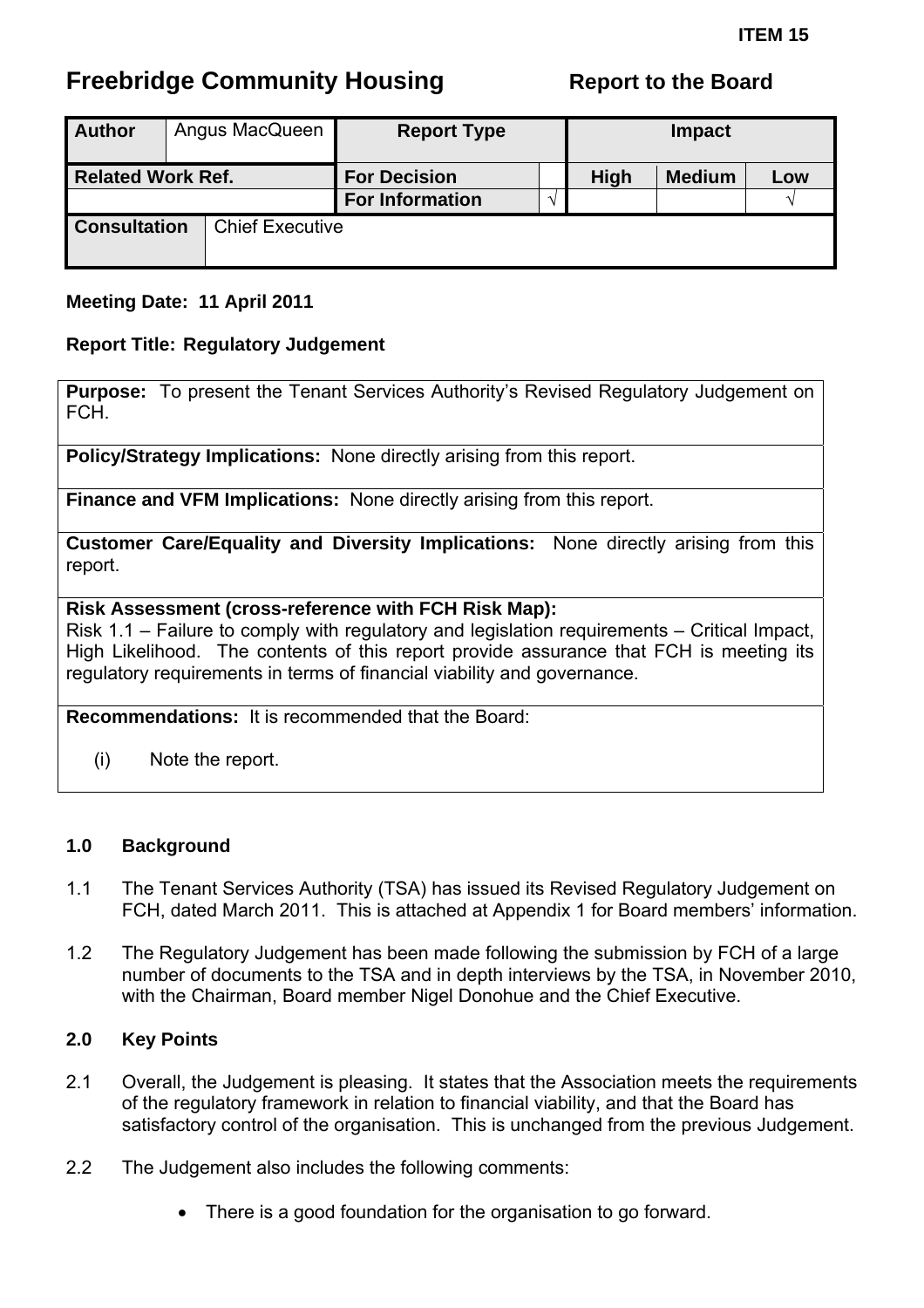- The promises made by FCH to its tenants at transfer in 2006 have been successfully delivered.
- FCH has a good level of tenant satisfaction with its services, with all three satisfaction indicators above the national average.
- Board members have an appropriate range of skills and experience and there is an experienced management team in place who work openly and cooperatively with the TSA.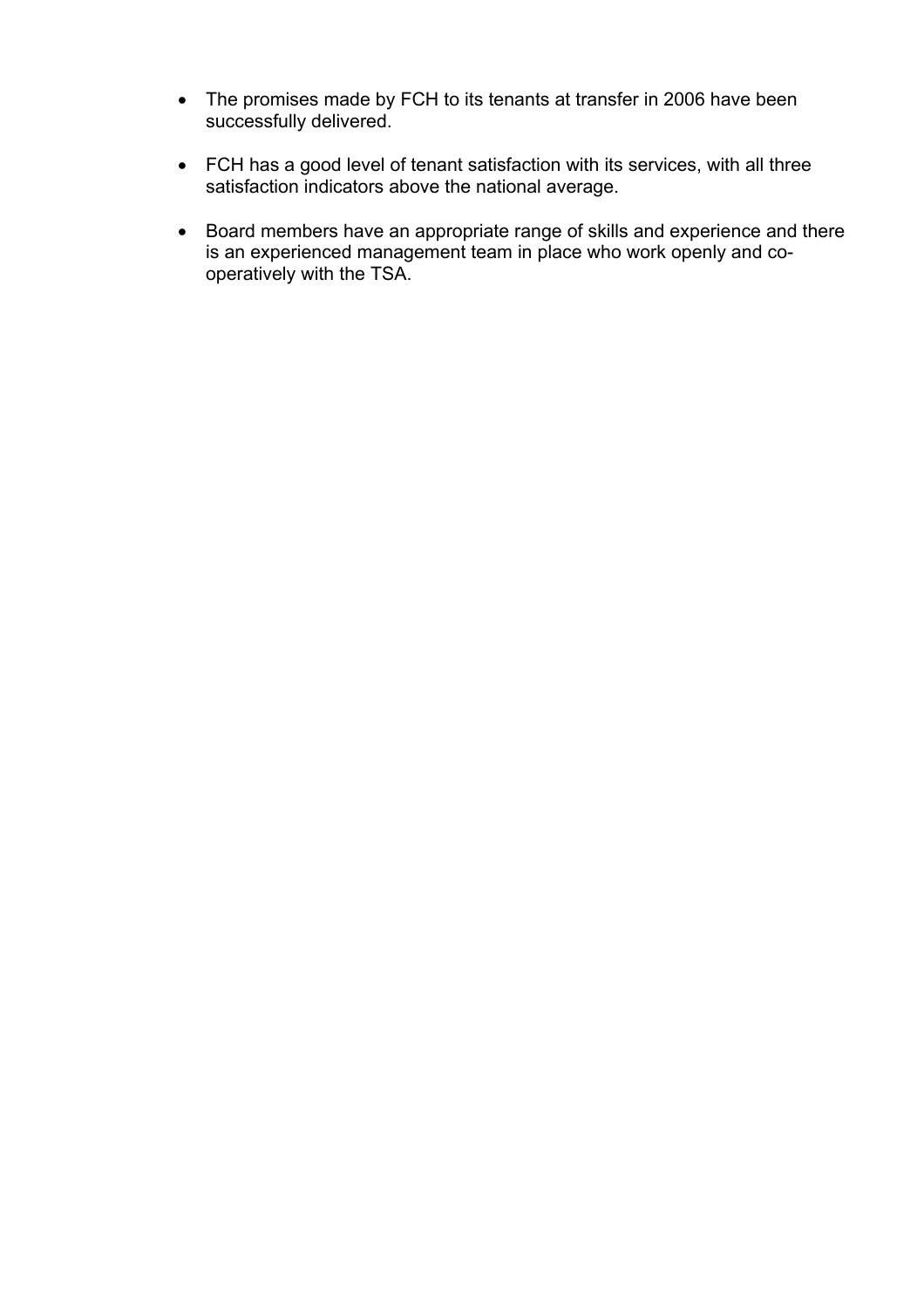# Tenant Services Authority Revised Regulatory Judgement

Freebridge Community Housing Limited – L4463

Date of publication: March 2011

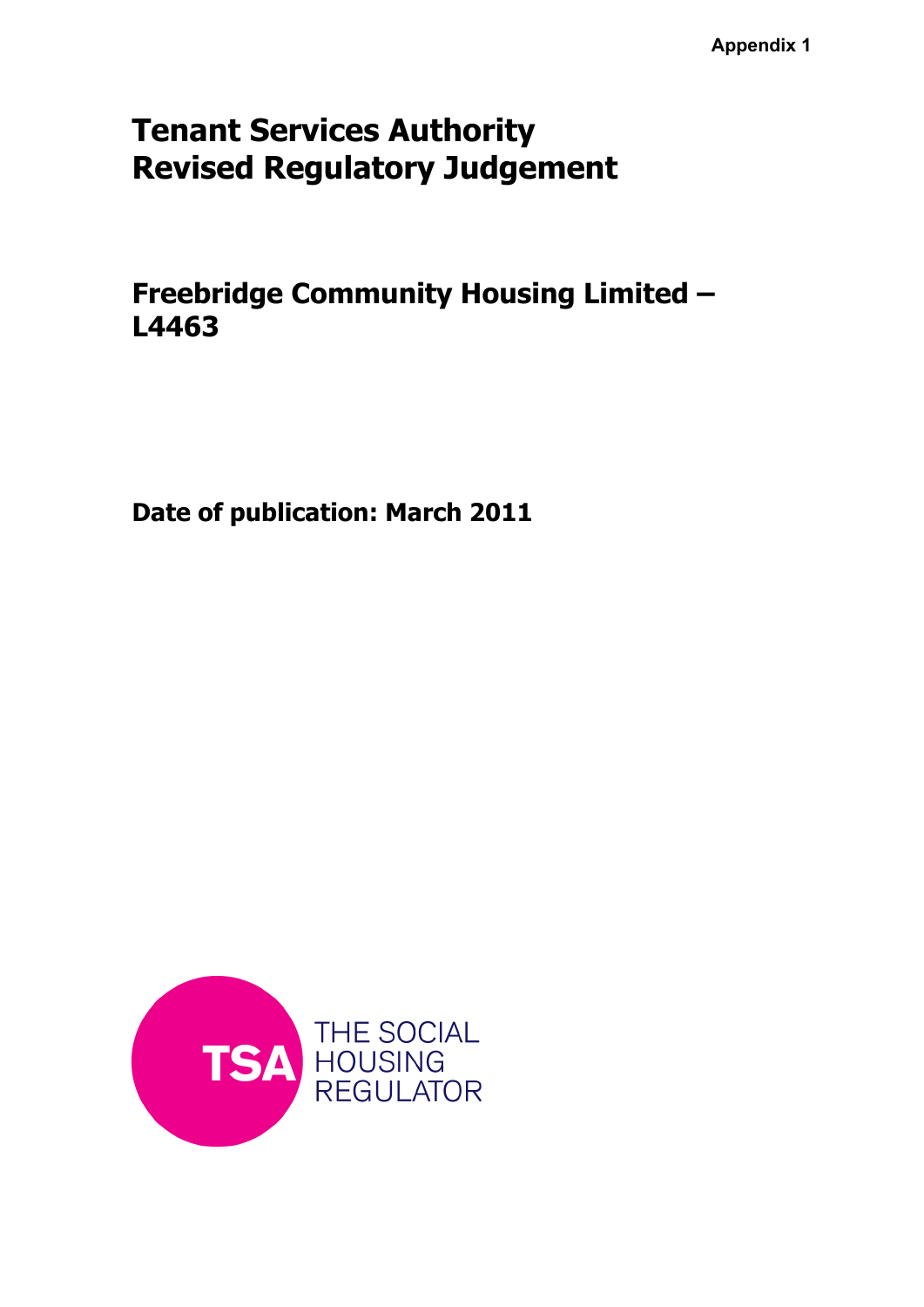# Tenant Services Authority Revised Regulatory Judgement

The Tenant Services Authority (TSA) has prepared this report to set out its overall assessment of the provider's compliance with the Governance and Financial Viability standard for registered providers (RPs). These requirements are set out in the Regulatory Framework established by the TSA.

#### Overall Conclusion

In relation to Freebridge Community Housing Limited (FCH), we consider that:

#### • Viable:

The association meets the requirements set out in the Governance and Financial Viability standard of the Regulatory Framework in relation to financial viability, however exposures exist which make it vulnerable to deterioration.

#### • Properly Governed:

The governing body, supported by appropriate governance and executive arrangements, maintains satisfactory control of the organisation.

This regulatory judgement confirms that the TSA remains satisfied with the provider's governance and viability and our assessments for both are unchanged from those previously published.

Freebridge Community Housing has appropriate governance and staffing arrangements in place, which together with a viable business plan provides a good foundation for the organisation to go forward.

The promises made by FCH to its tenants at transfer in 2006, have been successfully delivered. It has a robust business plan in place and continues to work towards delivery of the objectives in its 2009/14 corporate strategy. The board is strengthening its governance arrangements and these will be further enhanced with the introduction of a new tenant panel by April 2011, to review performance and service delivery.

FCH demonstrates a positive approach to engaging with its customers and has a good level of tenant satisfaction with its services, with all three key satisfaction indicators above the national average. FCH offers a wide range of methods of tenant involvement by providing a 'menu of choice' of ways to get involved, either formally or informally.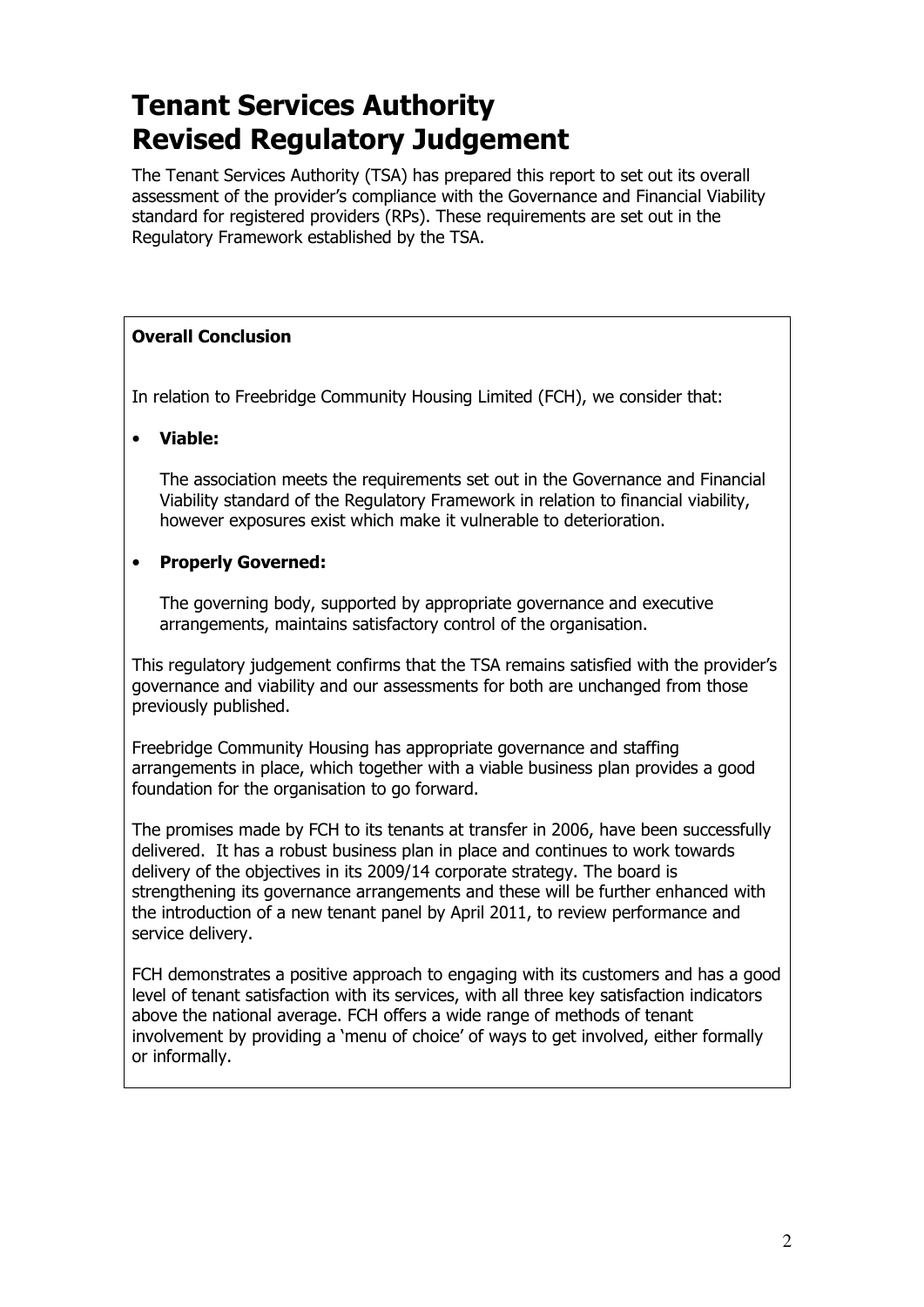#### Description of the provider

FCH is an Industrial and Provident Society with charitable rules, formed in April 2006 to take the transfer of 6,800 homes from the King's Lynn and West Norfolk Borough Council. Around half the homes are in King's Lynn, with the remainder in the surrounding urban, rural and coastal locations, covering an area of 550 square miles.

It owns and manages approximately 6,700 units. This is predominantly general needs accommodation with about 600 homes for older people and a small number of shared ownership properties.

The properties are mainly traditionally built but there are around 900 non-traditional units, being concrete, timber or steel framed. Just over 400 of the properties are medium rise, located mainly on one estate and there are over 100 bedsits, the majority of which are in sheltered housing schemes for older people. FCH have retained around 1,400 garages and eight shops transferred in 2006.

#### Viable

The association meets the requirements set out in the Governance and Financial Viability standard of the Regulatory Framework in relation to financial viability, however exposures exist which make it vulnerable to deterioration.

#### TSA Revised Regulatory Judgement

This judgement is unchanged from the previous published assessment.

FCH is funded by a £110m loan facility. Forecast peak debt is £103m, occurring in 2016, and 2035 is the year of forecast debt repayment. Its loan covenants are asset cover and a cumulative deficit covenant which are set in relation to the business plan, annually approved by the lender, with 10% tolerance. The cumulative deficit covenant will change to an annual covenant measuring the ratio of net operating cashflow to total funding costs in 2012. No loan covenant breaches are forecast.

The financial performance of FCH for 2009/10 was satisfactory and within business plan expectations. Turnover for the year ended March 2010 increased and the deficit generated also increased to £5.5m, overall FCH forecasts net deficits until 2022. This is due to high stock expenditure costs and high levels of debt funding, which are common to early stage stock transfer organisations.

EBITDA MRI interest cover, which the TSA uses to assess a provider's ability to meet interest payments whilst eliminating the impact of different accounting treatments for works to existing properties, and operating margins are both negative for years 1 to 3, whilst a high amount of stock expenditure is incurred. FCH's EBITDA MRI interest cover is expected to increase to above 100% by year 8.

The association has a VAT sharing agreement with the council and has excluded those proceeds from its business plan. It also has an identified business plan contingency, spread over a number of years. Both of these are available to mitigate risk exposures, to some extent, if required.

FCH faces a number of risk exposures, including the risk that costs increase at a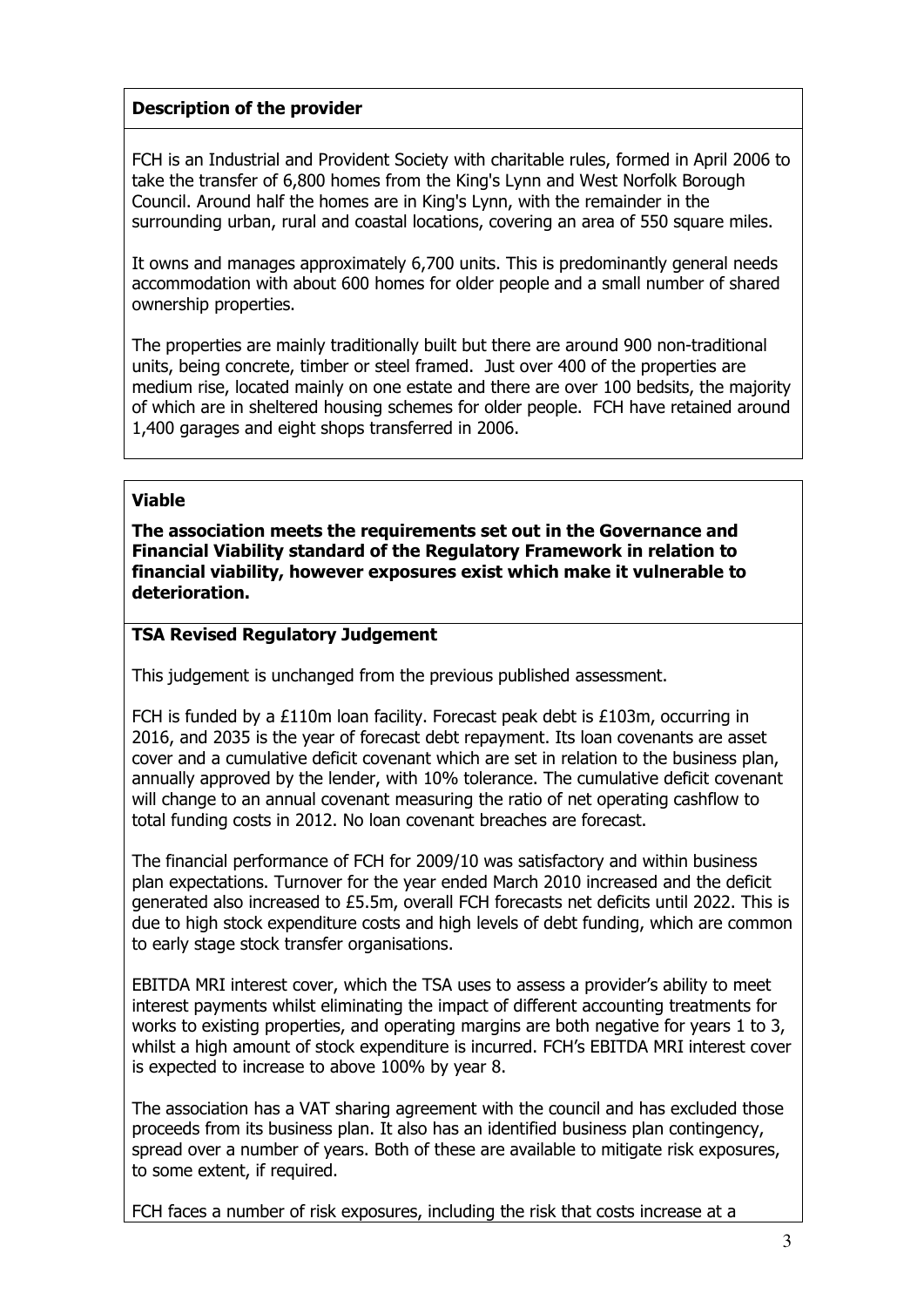greater rate than forecast and the exposure to interest rate increases. Some mitigation would be provided by FCH utilising VAT sharing receipts and the contingency available in its business plan, described above.

The business plan sensitivity analysis reported to the board measures the impact of changes in variables on projected loan balance, peak debt and year of repayment. The TSA suggests that the report should also measure the impact of changes in variables on projected loan covenant compliance so that the impact of key exposures can be fully assessed.

The association is exposed to interest rate risk, given its rising levels of debt over the next five years, which will be used to fund the stock improvement programme and meet interest payments themselves.

FCH anticipates its recent stock condition survey is likely to reveal further costs than currently within the plan. If further costs are identified and interest rates increase at the same time, the business plan contingencies will be utilised. Against this background, FCH is aware it needs to be proactive in instigating efficiency measures, as acknowledged in the business plan, and in monitoring the impact of additional costs to its business plan to identify if the contingencies available will be sufficient to fully address the impact.

FCH is a member of the e2 development partnership which is led by Orwell Housing, which is a Homes & Communities Agency investment partner for the delivery of grantfunded affordable housing. It has assumed a modest development programme over 5 years so it can maintain its asset base to compensate for the small number of properties lost under the Right to Buy scheme.

The cash flow projections shows that FCH will be in receipt of social housing grant in years 1 to 5, but reduced public funding for housing may have implications for the amount and type of development that FCH can undertake in future years. FCH is heavily reliant on grants and private finance to fund any development programme, given that internally generated cashflow is negative and surpluses on asset sales are low.

The provider is compliant with the rent influencing regime and it has applied a small amount of the permitted tolerance to its rents. It is on target to meet the Decent Homes Standard by 2012, as per the agreed transfer promises.

#### Properly governed

The governing body, supported by appropriate governance and executive arrangements, maintains satisfactory control of the organisation.

#### TSA Revised Regulatory Judgement

The judgement represents no change since our previous assessment. We consider that FCH has appropriate governance and executive arrangements in place.

Board members have an appropriate range of skills and experience and there is an experienced management team in place who work openly and co-operatively with the TSA. During 2009 and 2010 FCH arranged an independent board appraisal to help identify skill gaps and training needs, FCH followed this up by producing action plans to address the needs identified.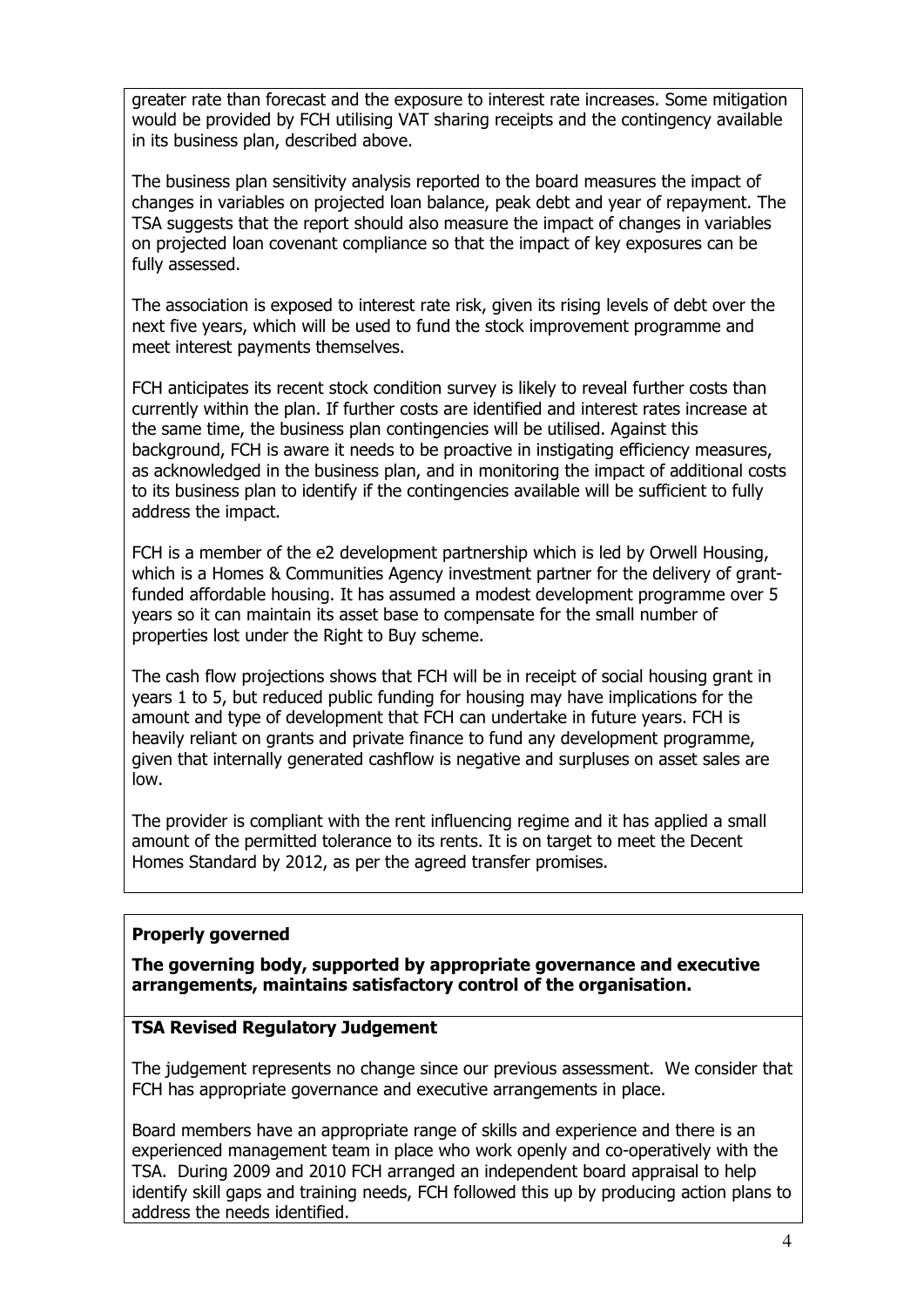The board instigated a full review of its governance arrangements in 2010 and is implementing an action plan, which will provide improvements to its governance structure, the development of role profiles, wider tenant involvement in a scrutiny role and the way tenant board members are recruited.

FCH has formally adopted the National Housing Federation (NHF) Excellence in Governance Code, and is nearing completion of a full gap analysis assessment by the board; this has confirmed full compliance, with the exception of the current size of the board.

The board quota is 15 members, five independents, seven tenants and three Council nominated members. In line with the NHF Excellence in Governance Code and good practice FCH is working towards reducing the board to 12 members during 2011. We are satisfied with the proposed actions to achieve full compliance with the Code. Three committees support the board these are audit, resources and risk, and operations. Board remuneration was introduced in July 2010 through a loss of earnings scheme.

The TSA is satisfied that FCH has appropriate risk management framework and internal controls in place. The board receives assurance on the management of risks through a number of internal and external sources. The annual internal controls assurance report produced in July 2010 assesses controls as being adequate and reports that no significant failings or weaknesses have been identified during the financial year. There is a risk management policy and comprehensive risk register in place which is regularly updated; risks are monitored on a quarterly basis by the executive and the resources and risk committee. With the board reviewing the top risks quarterly.

FCH's vision is 'developing homes and creating opportunities for people in West Norfolk'. Its core values are: 'working together, empowerment, integrity, customer focus and enthusiasm'. Following the delivery of its initial transfer promises, FCH's five year strategic plan sets out the organisation's mission through seven strategic objectives for delivery in 2012. These are growth, empowering tenants, financially sound, fit for purpose, investing in people, regeneration through partnership and responsive landlord. Business planning is straightforward and effective, with service targets linked to both annual and strategic plans. The board monitors financial and non financial performance on a quarterly basis.

A full STATUS survey was conducted by FCH in March 2010. The outcome of the survey demonstrates good ongoing satisfaction levels above the national average: Satisfaction with overall services was 84.3%; satisfaction that tenants' views are taken into account was 73.5% and satisfaction with repairs and maintenance 82.4%.

The Audit Commission inspected FCH early in 2009 and the subsequent report was published in April 2009. It was assessed as having a fair service that had promising prospects for improvement. Since that time, FCH has completed its action plan to address the inspection recommendations.

FCH has taken a positive approach in engaging with the co-regulatory agenda, it has published its first annual report to tenants and is working with its tenants in developing its local offers. The board has approved the creation of a new tenant panel to provide an independent view of performance and service delivery.

The TSA is satisfied that FCH has been working to engage its customers with a strong approach to tenant involvement by providing a 'menu of choice' of ways to get involved, either formally or informally, ranging from taking part in ongoing surveys,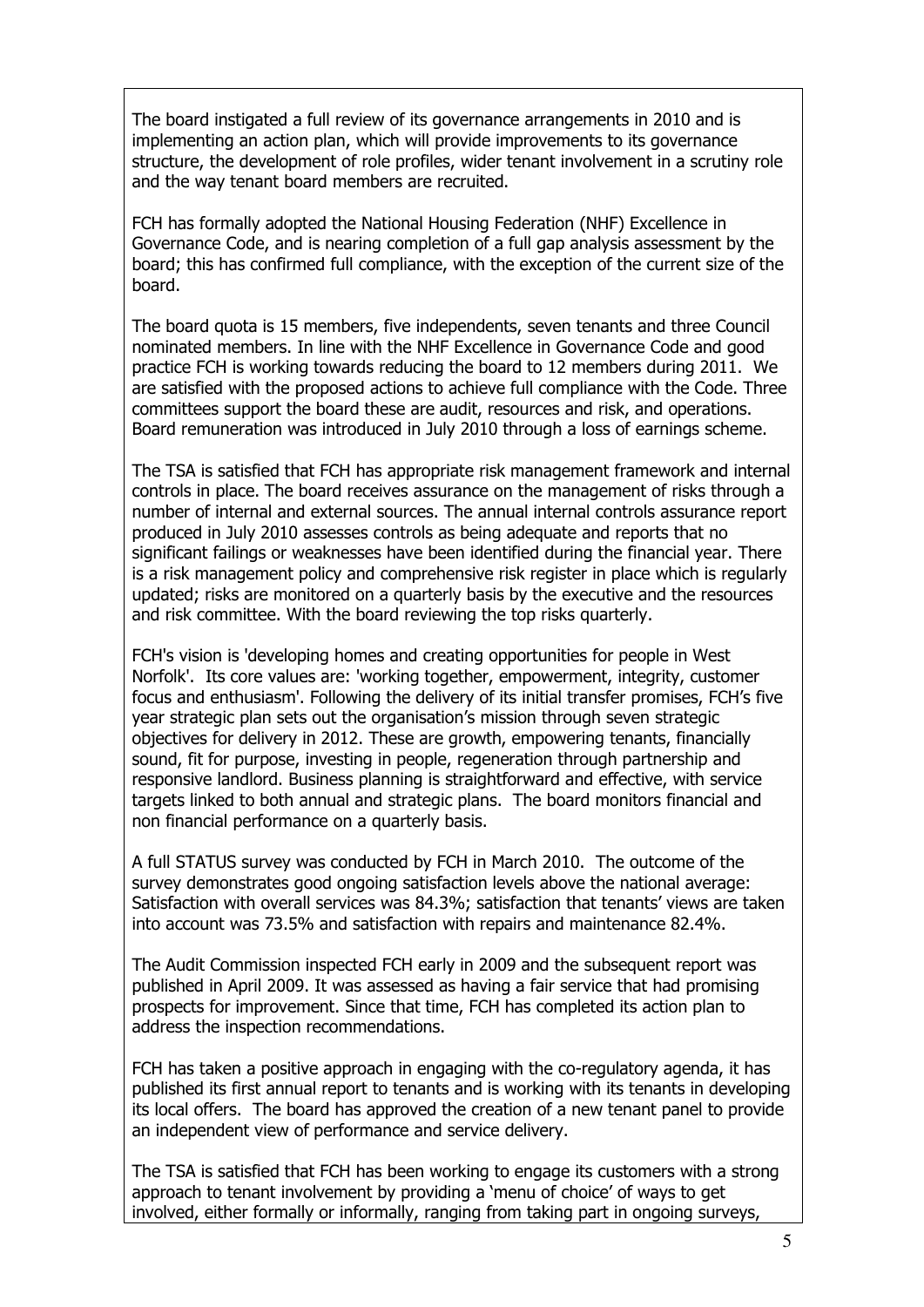mystery shopping, or an area forum member. FCH has continued to expand its range of communication methods to include social network websites.

In addition FCH has a tenant board succession framework, which provides a development route to becoming a board member through the tenant's forum TOWN (Tenants Of West Norfolk). Area forums are held to consider local issues and these groups can nominate representatives on to the TOWN group, which is a borough wide group.

FCH meets our requirements in respect of equality and diversity. It is due to review its equality and diversity strategy in March 2011. Equality impact assessments are required for all new and updated policies. There is an equality and diversity group that includes representatives from the board and tenants group. It is building upon its resident profiling data in order to ensure that it is able to meet the diverse needs of its tenants and has information on 71% of its tenants.

| <b>Profile Table</b>                                        |                                      |
|-------------------------------------------------------------|--------------------------------------|
| RP Code                                                     | L4463                                |
| RP Name                                                     | Freebridge Community Housing Limited |
| <b>Selected Indicators</b>                                  |                                      |
| Tenant satisfaction with landlord services                  | 84.3%                                |
| National average tenant satisfaction with landlord services | 82.3%                                |
| Tenant satisfaction that views are taken into account       | 73.5%                                |
| Tenant satisfaction with repairs & maintenance service      | 82.0%                                |
| % Homes that comply with Decent Home Standard               | 72.2%                                |
| Average weekly rent levels                                  |                                      |
| Weighted average weekly rent of all general needs homes     | £64.90                               |
| Number of homes by type                                     |                                      |
| <b>General Needs</b>                                        | 6,116                                |
| Housing for older people                                    | 608                                  |
| Supported housing                                           | $\Omega$                             |
| Shared ownership properties                                 | 14                                   |
| <b>Total</b>                                                | 6738                                 |
| No. of LAs in which RP operates                             | 1                                    |

Please note: A reduced set of data requirements applies for those RPs with less than 1,000 units, hence some information is not available centrally (NA) for these providers. Latest PI data available is at March 2010

#### Sources of information and regulatory activity

The following information is generally received from all providers and is reviewed by the TSA (and prior to 1 December 2008, the Housing Corporation) for each provider:

- Audited annual accounts, including the internal controls assurance statement
- External auditors' management letter
- Financial forecasts
- Performance indicators
- Regulatory and Statistical Return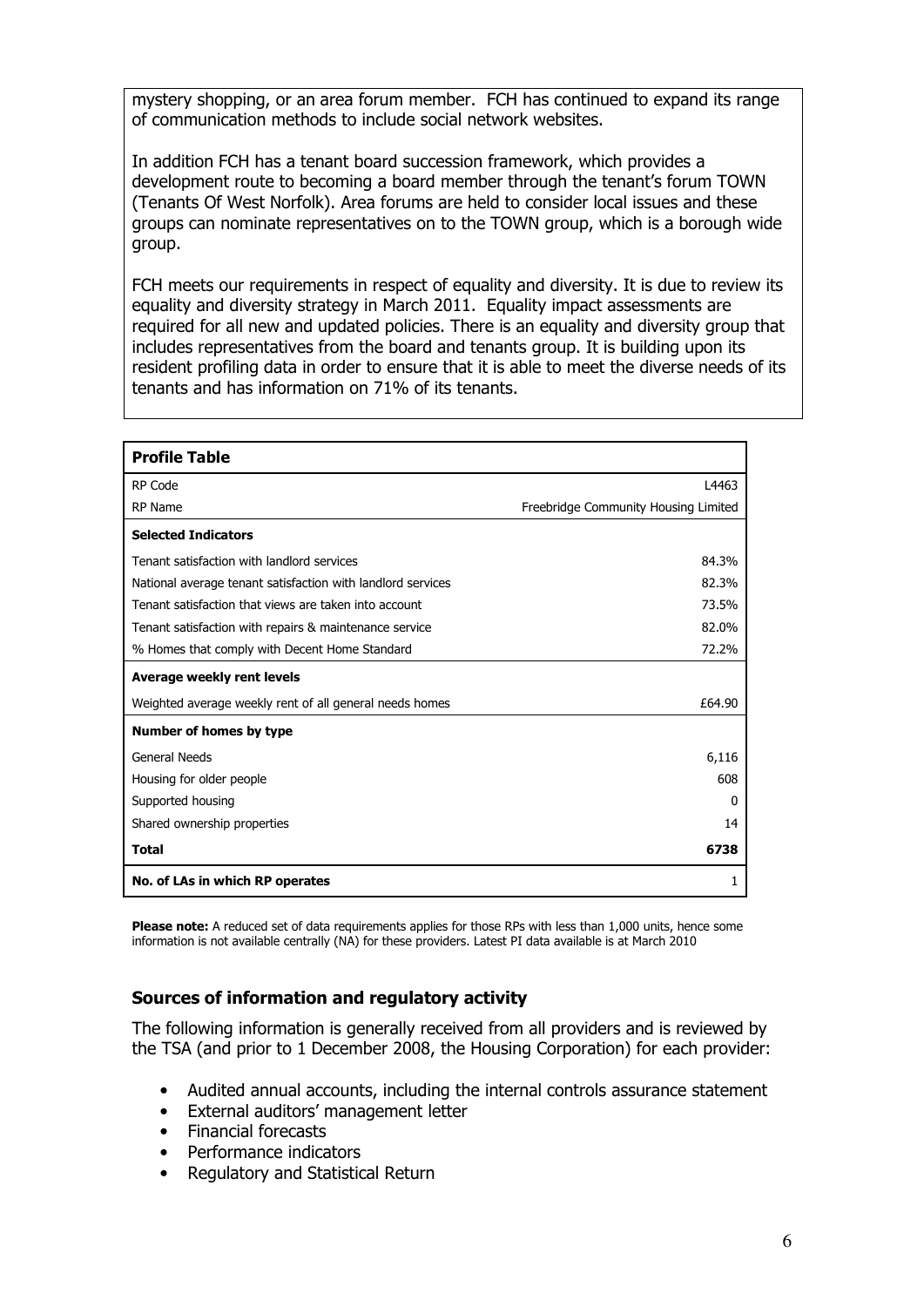In addition to the above, the following specific activities were carried out for Freebridge Community Housing:

- Meeting with executive team (November 2010);
- Meeting with Chair and board member (November 2010);
- Viability Review based on 30 year capacity model (February 2011);
- Quarterly credit and housing market survey.

Additional information about the provider can be accessed on the TSA website and other websites and may include:

- Performance indicator information (www.housingcorp.gov.uk)
- Inspection reports (www.audit-commission.gov.uk)
- Extracts from the Public Register (www.tenantservicesauthority.org)
- Rent information and other key facts and figures (www.rsrsurvey.co.uk and www.dataspring.org.uk)

The TSA is the Regulator of Social Housing. This report has been compiled to assist the TSA in its statutory duty of regulation of Registered Providers. Our report makes clear to the provider's board the conclusions we have reached regarding the provider's governance and viability.

In preparing this report the TSA has placed reliance on the completeness and accuracy of information supplied to us, and prior to 1 December 2008, to the Housing Corporation, by the provider and other parties. The TSA accepts no liability for the information contained, and third parties must make their own investigations or enquiries.

This information was used to inform our risk-based approach to regulation and to identify areas of possible non-compliance with the governance and viability standards of the Regulatory Framework for further investigation. Our risk-based approach also results in low levels of regulatory engagement with some providers, for whom the information provided in this assessment could necessarily be in less detail.